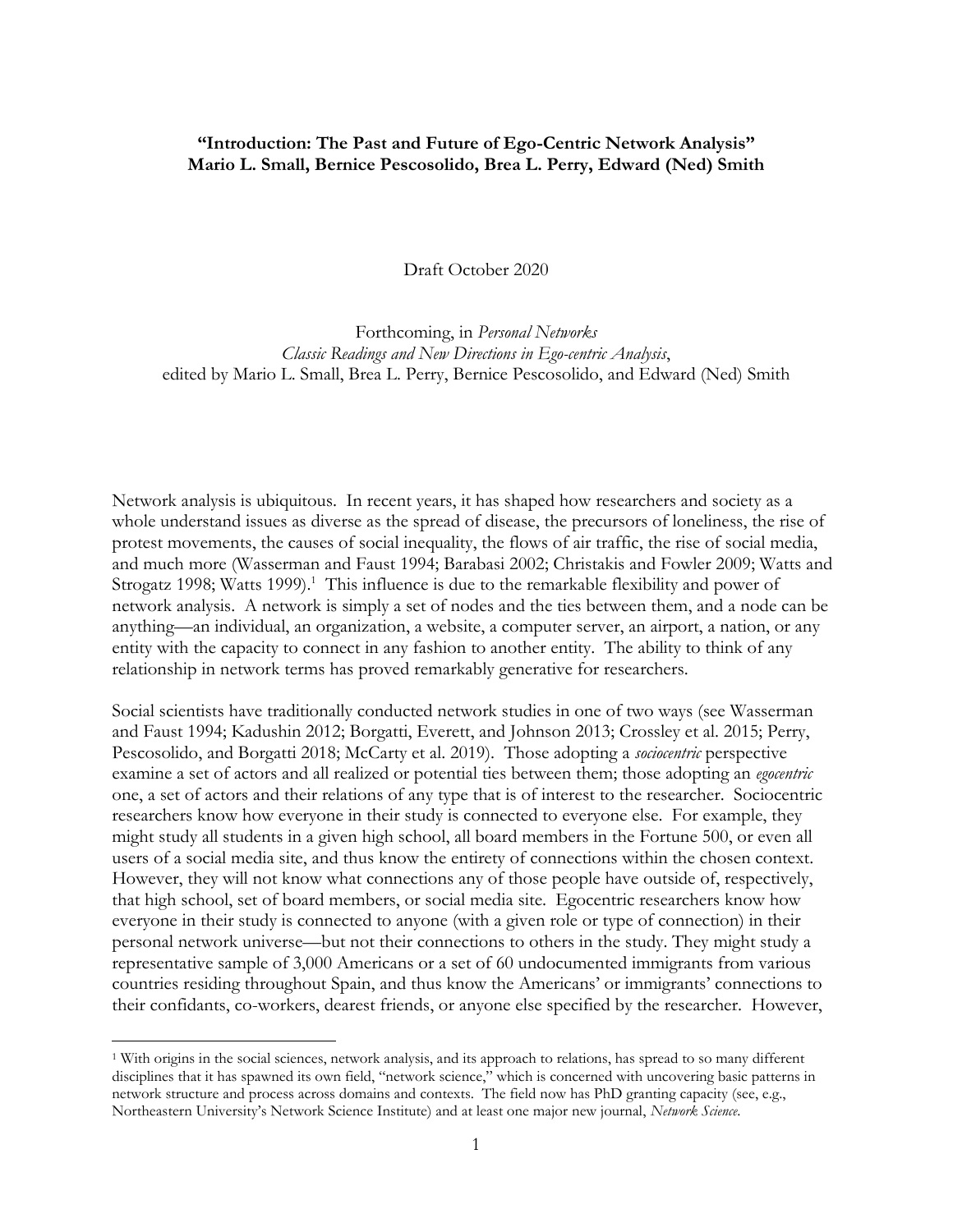the researcher will likely not know whether those 3,000 persons or 60 individuals are connected to one another.

The power of sociocentric analysis comes from capturing the totality of social structure. In a high school, a researcher can understand, among other things, the total number of cliques in the school, the degree to which particular students connect cliques not otherwise connected, and the extent to which popular students are tied to other popular ones. In a board member network, the researcher can capture the extent to which companies in different industries are nonetheless connected, the degree to which any two members in the entire network are exchangeable without altering the structure of the interlock, and the power of particular members as a function of the connectedness of the boards they have joined. In a social media network, the researcher can determine the level of a person's influence, the speed with which an idea spreads, and probability that any two persons will have a friend in common. This power does come at a cost. Logistically, the researcher would ideally need to have data on every person or node in the network.<sup>2</sup> But more fundamentally, the researcher is forced to assume that any persons outside that network—any students in a different school, or board members in slightly smaller companies, or friends and family who use a different social media platform—do not affect relations (or their consequences) within the observed network (see Laumann, Marsden, and Prensky 1989; Perry and Roth forthcoming). Across the majority of social relations, that assumption is implausible.

The power of egocentric analysis comes from capturing the entire set of people's personal connections of any type. In a sample of 3,000 Americans, a researcher can understand, among other things, how many friends or confidants Americans have, how connected those friends are to one another, whether any given friend plays more than one role, whether different Americans have personal networks of different structure or composition, and the relationship between Americans' networks and their income, education, political beliefs, health, or any other personal characteristic or condition. In a study of 60 immigrants in Spain, a researcher can understand, for example, whether connections in the country of origin differ in number, quality, or structure from those in Spain, whether immigrants turn to different kinds of people for different kinds of needs, and whether those from Latin America use their national or international connections differently from those from Northern Africa, among many other questions**.** This power has its own costs. Logistically, to fully understand the structure and composition of the networks of those studied, the researcher must collect a great deal of data from them, and since questions must be asked about relations between every pair of persons named, for every additional name the time required for data collection expands rapidly. More fundamentally, the researcher can only capture the totality of the network structure surrounding individuals, rather than the broader set of connections—including those between friends and friends of friends—that the individual may be unaware of. This is, in part, why egocentric analysis is known as the study of *personal networks*.

While sociocentric and egocentric perspectives can differ dramatically, in practice researchers do collect both kinds of data and adopt both approaches. For example, a researcher may study all students in a school, ask about their connections to other students, and also ask about their connections to anyone else (Harris et al. 2009; Small 2017). But each perspective inevitably asks different kinds of questions and can call for distinct analytical techniques. Sociocentric research has

<sup>2</sup> For example, if the researcher is missing data on the ties of an actor or set of actors who are especially well-connected, the inferences about the structural characteristics of the network may be wrong. Researchers have not yet fully addressed the implications of missingness in sociocentric data.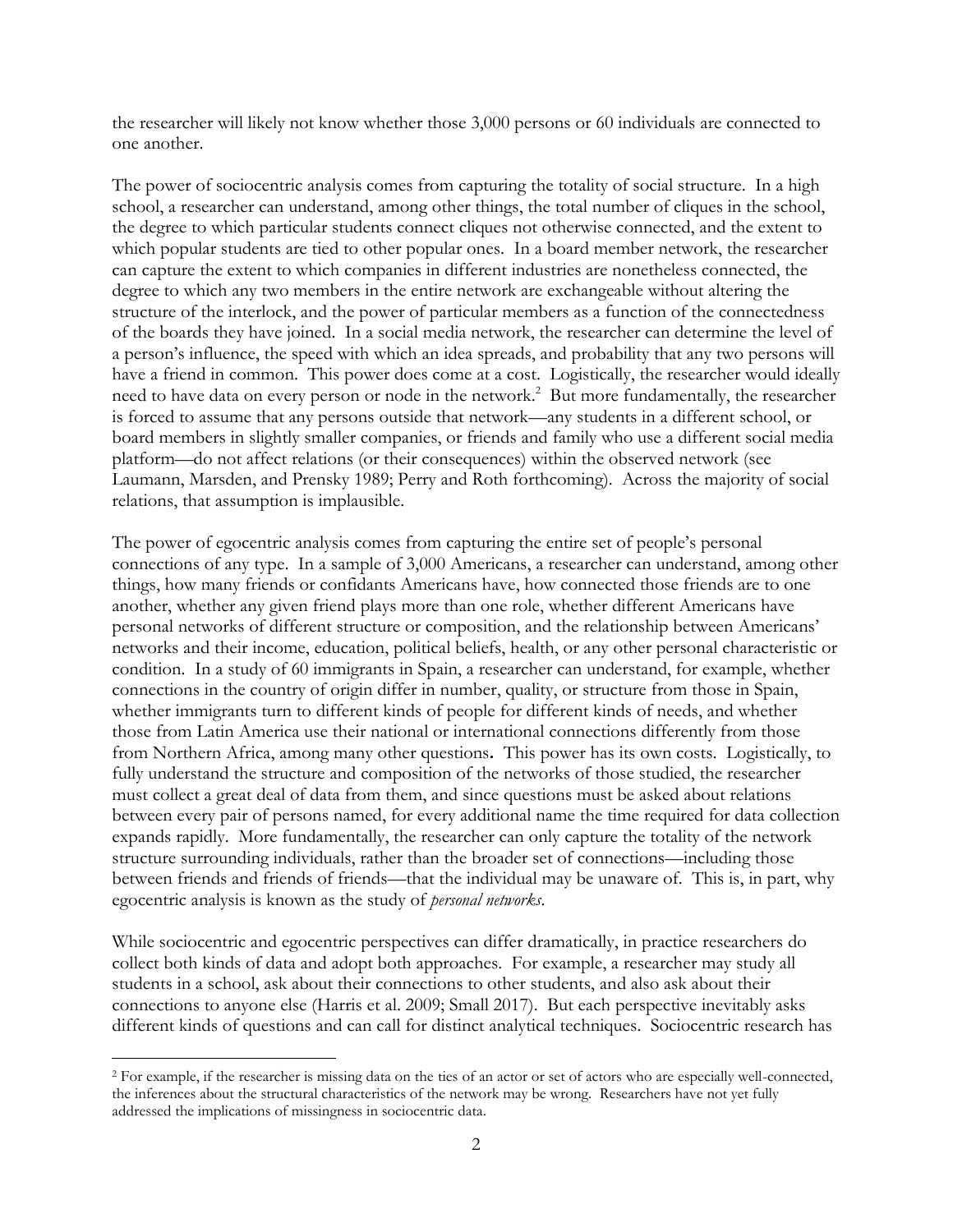exploded in recent decades; it is the perspective that has most directly informed network science in other disciplines (e.g., Barabasi 2002).

This volume is dedicated to understanding the history, present, and future of egocentric or personal network analysis. Egocentric analysis conceives of each individual, or *ego*, as embedded in a personal community of *alters*, a community partially of ego's creation and nearly unique to them, whose composition and structure have consequences. The strengths of this approach are well suited for many of the important questions in mainstream social science. Particularly influential in research on social inequality, social networks have provided powerful insights about the precursors of upward mobility, educational achievement, social support, health inequities, poverty, immigration, and social movements, to name a few (e.g., see Fernandez and Weinberg 1997; Fernandez 2006; Smith 2007; Small 2009b, 2017, forthcoming; Erickson forthcoming; Lubbers and Molina forthcoming; Smith and Sanders forthcoming; Tindall et al forthcoming). Our goal in this volume is to take stock of these contributions—within and outside network analysis—which have been substantive, methodological, and theoretical in nature.

Before proceeding, we must address the role of theory in egocentric research. Social network analysis, unlike rational choice theory or structuralism, is not explicitly a theory of society. Rather, it is a perspective, or set of perspectives, on how to study social relations and their consequences for individuals and groups. Nonetheless, that statement must be qualified in two ways. First, network analysts have produced numerous theories, both descriptive and causal, about human behavior and social organization. While the theories have ranged widely, they have shared a *relational* orientation toward the world, the belief that ties, most often between individuals but also between organizations, cultural objects, and other social entities, represent an important indicator for understanding human nature and behavior (Emirbayer and Mische 1998). Second, adopting that belief means, implicitly or explicitly, assuming something about the ontological status of relations, as opposed to individuals, groups, classes, or other entities. Most often, it means assuming that ties are ontologically real entities (but see, e.g., Laumann et al 1989). And that assumption, in turn, results in epistemological decisions about how best to study such relations. So, egocentric analysis, while not a theory per se, inevitably requires adopting theoretical positions on the nature of society and human behavior and on how to study them.

Many practitioners of network analysis today spend little time thinking about these matters—and, in fact, one need not think about them to conduct an effective empirical study of, say, how social networks affect upward mobility among working class Americans. But the methods, analytical habits, and even vocabulary of egocentric researchers today reflect many theoretical decisions made one or more generations ago by sociologists, anthropologists, and psychologists who, proposing new ways of understanding society, first grappled with such questions. Knowing something about that history is essential to understanding where egocentric research is today—and where it is headed.

# A SELECTIVE HISTORY OF EGO-NETWORK RESEARCH

# *Early notions*

In many ways, the study of the relations between people and those they are connected to has been at the center of social thought from its beginnings. As Small (2017:11) has recently written, "Networkrelated thinking is as old as thinking itself. Aristotle proposed that the strength of ties among friends derives from their similarity and repeated interaction. Hume argued that people will tend to associate with those with similar characteristics. And Adam Smith proposed that friends made better confidants than acquaintances." Nevertheless, the ideas that most directly informed egocentric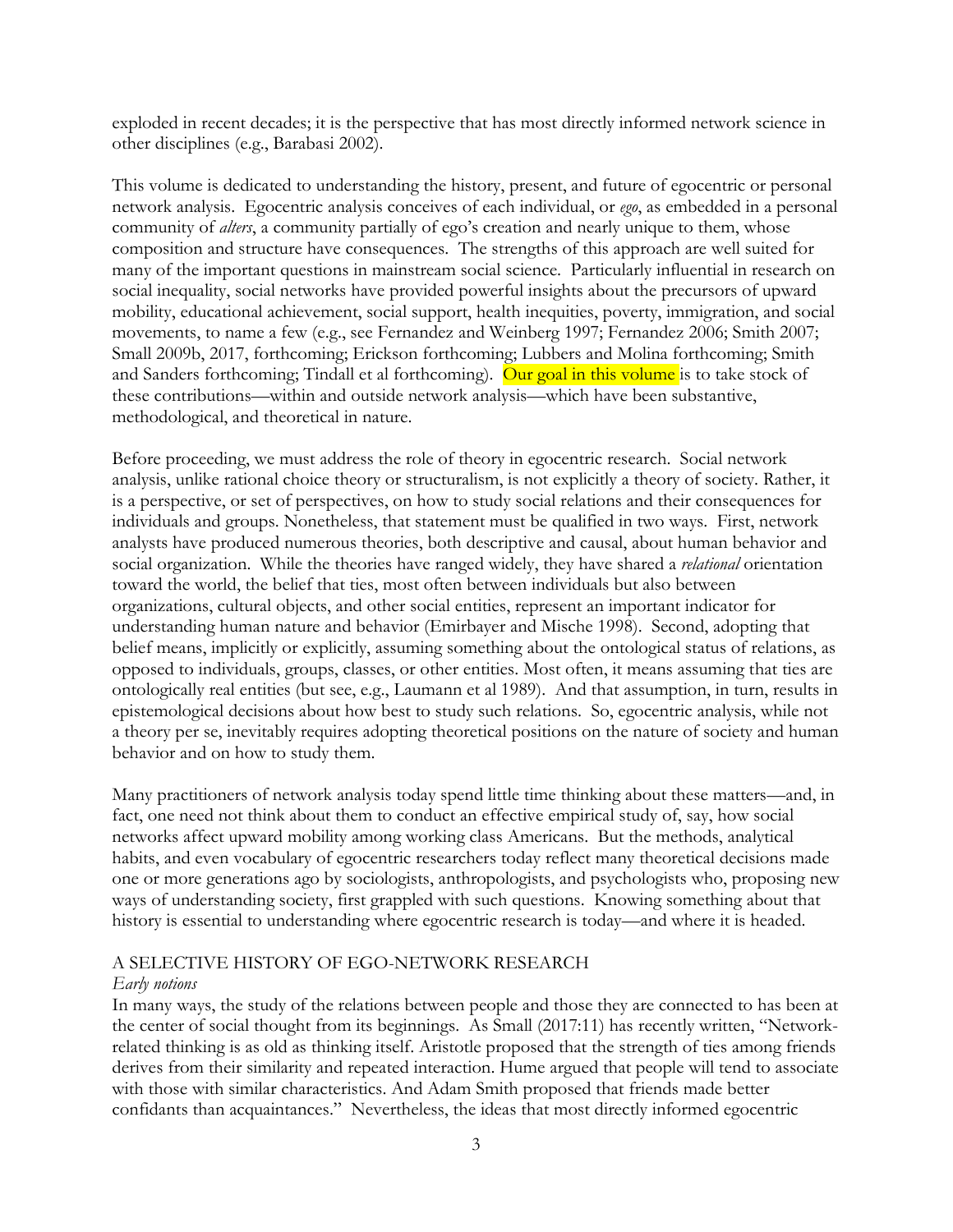research, and network research more generally, as it is practiced today, only began to be systematized in the late  $19<sup>th</sup>$  and early  $20<sup>th</sup>$  centuries, most notably by German sociologist Georg Simmel.

An unusually creative thinker, Simmel proposed a number of ideas that network researchers adopted in later years. In his *Web of Group Affiliations*, Simmel (1964[1955]) proposed that society had evolved over the course of modernity: the reasons people associate with others had shifted from those imposed on individuals and based on "organic" criteria (such as age or kinship or village membership) to those entered into freely and based on "rational" interests (such as occupations, clubs, etc.).<sup>3</sup> These patterns of relations translated into different social structures in premodern and modern society. The premodern form is local and best described as a set of concentric circles, wherein the individual feels a strong sense of self but fears outsiders and has limited access to mobility and information. The modern form resembles a set of *intersecting* circles, wherein the individual belongs to multiple different associations with only partly overlapping memberships, producing a web of affiliations—in essence, a network—that affects trust, solidarity, personality, conflict and more (see Blau and Schwartz 1997; Pescosolido and Rubin 2000). This work provided an intellectual foundation for thinking of society as what is now known as a two-mode network, in which people were connected to one another by virtue of their membership in common associations (see Breiger 1974). It also offered a way to think about how social relations, and people's relations to their networks, have changed over the last century, including how social media has and has not altered personal networks (Pescosolido and Rubin 2000; Wellman 2018; see Wellman et al. forthcoming).

One of Simmel's core beliefs was that the form and content of social relations could be separated, and that formalization in this sense was key to understanding society (Simmel 1971). A simple but consequential way he applied this idea involved numbers. Simmel believed that the mere number of individuals involved in a relation, or interaction, affected its nature. Among other things, he argued that the interaction between two people (a dyad) would be qualitatively different from that among three (a triad) with respect to the operation of trust, conflict, intimacy, alliances, power, authority and more. For example, the relationship between two conflicting parties is affected by the arrival of a third. And because the differences are structural, rather than substantive, they can be seen regardless of context, in relations as different as that of a child vis-à-vis husband and wife, or ancient Rome vis-à-vis Athens and Sparta. In this spirit, Simmel also wrote perceptively about the nature of secrets and strangers, arguing that the newcomers to a set of relations may find themselves hearing more than others, as they have no local allegiances to compromise their objectivity. His contributions would lay the foundations for dyadic and triadic analysis, and for the study of intimacy, secrecy, brokerage, and much more (e.g., Granovetter 1974; Gould and Fernandez 1989; Wasserman and Faust 1994; Burt forthcoming; Hollstein forthcoming).

A less well-known feature of Simmel's work (1997) is that he also anticipated future research on the relationship between social networks and physical space. He proposed that the physical distance between people affected their social relations, foreseeing future arguments about importance of

<sup>&</sup>lt;sup>3</sup> The exact title and the date of this essay's appearance is unknown. Typically, the date is listed as 1922, the date of Reinhart Bendix' well-known translation (Leipzig: Duncker & Humblot 1922). Yet, the essay appears as early as 1908 in Simmel's treatise *Soziologie*. Levine, Carter, and Gorman (1976:1114) argue that Bendix's translation of the original title, "Die Kreuzung sozialer Kreise," as "web of group affiliations" is inaccurate.They argue that the proper translation is the "Intersection of Social Circles." Lawrence (1976) translates the original German into "The Intersection of Social Spheres." Yet, the literal translation is "The Crossroads of Social Circles," and Simmel did not use "uberschneidung," the German word for "intersection."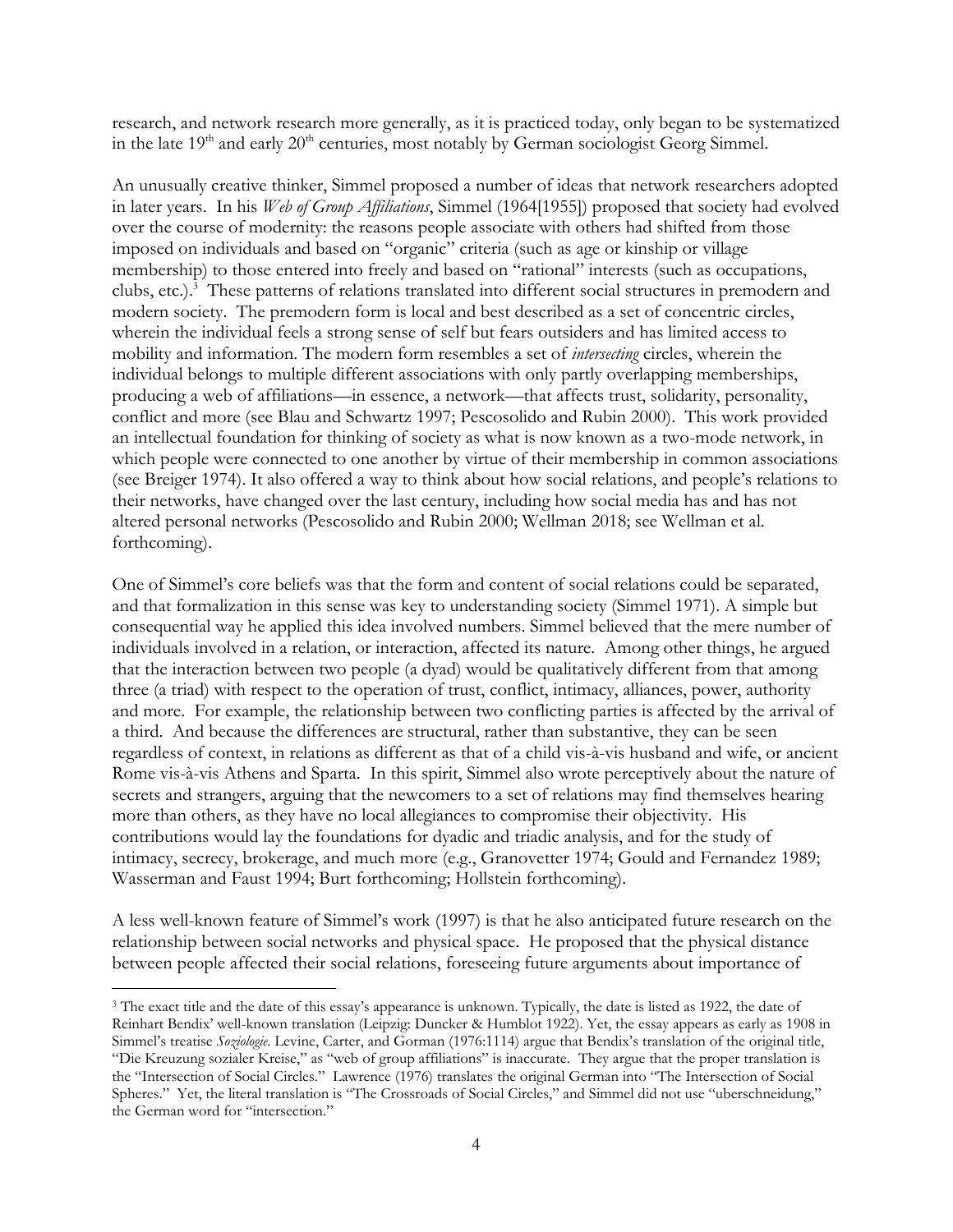propinquity in networks (Festinger, Schachter, and Back 1950; Blau 1977; Reagans 2011; Small and Alder 2019). He also argued that "fixed locations" in space, such as local organizations in neighborhoods, were important, because they anchored social activity toward a common point. He offered as an example the church: "This fixed point in space becomes a pivotal point for the relationships and the cohesion of the faithful, so that communal, rather than isolated, religious forces are developed" (Simmel 1997:147; see Small and Adler 2019). This idea would reappear decades later in studies of how the focus of activity affects social networks (Feld 1981, 1982).

While Simmel's conceptual writing at the turn of the twentieth century laid the theoretical foundations for a great deal of subsequent research, much of the growth in ego-network analysis over the course of that century was produced by empirical researchers either answering substantive questions or grappling with methodological problems. Not all of these scholars dealt directly with Simmel's ideas (which would have to wait until translations in the 1950s and a resurgence of network research in the 1970s to be taken on explicitly and credited properly). But the social scientists who conducted what we now recognize as ego-network analysis addressed equally important questions, at times echoing Simmel's concerns with modernity, with the role of the individual in society, with group affiliation, and with the formalization of social relations. Moreover, subsequent generations of researchers often pushed for a much more systematic, evidence driven, and scientifically rigorous understanding of how personal networks matter. These survey researchers, ethnographers, and experimenters, working in sociology, anthropology, and psychology were at times unaware of research in other disciplines, but nonetheless set the foundation for today's egocentric research.

## *Survey researchers and mathematical sociologists*

The idea of sampling individuals and giving them questionnaires to understand something about society as a whole blossomed over the course of the twentieth century, and was instrumental to the growth of egocentric research. Among the most important innovators in survey design was Paul Lazarsfeld, a Columbia University mathematical sociologist who over a series of studies on voting behavior and cultural taste in the 1940s and 1950s began to examine how individuals were influenced by others (Lazarsfeld, Berelson, and Gaudet 1944[1968]; Katz and Lazarsfeld 1955; Centola forthcoming). Probably his most important study for egocentric analysis was Katz and Lazarsfeld (1955), which attempted to understand how the political opinions of residents of Decatur, IL were affected by social influences. Rather than asking respondents in general terms whether they tended to trust others' views, the authors asked respondents to name those who had an influence on their opinions: "Do you know anyone around here who keeps up with the news and whom you can trust to let you know what is really going on?" (1955:140). This kind of question, which later became known as a "name generator," was a crucial innovation, as it allowed the authors to know exactly who had been influential.

This approach also allowed them to collect precise data on those individuals who had been named. The authors asked about the characteristics of each named person, such as whether they were neighbors, friends, or work colleagues. Additional questions of this kind later came to be known as "name interpreters." The resulting data allowed the authors to paint a kind of picture of the social circle that affected how individuals made decisions. While Lazarsfeld did not ask respondents for the connections among those they named—that insight would wait a few decades to arrive—his decision to elicit names and their characteristics became foundational to how the majority of ego network data are collected in surveys.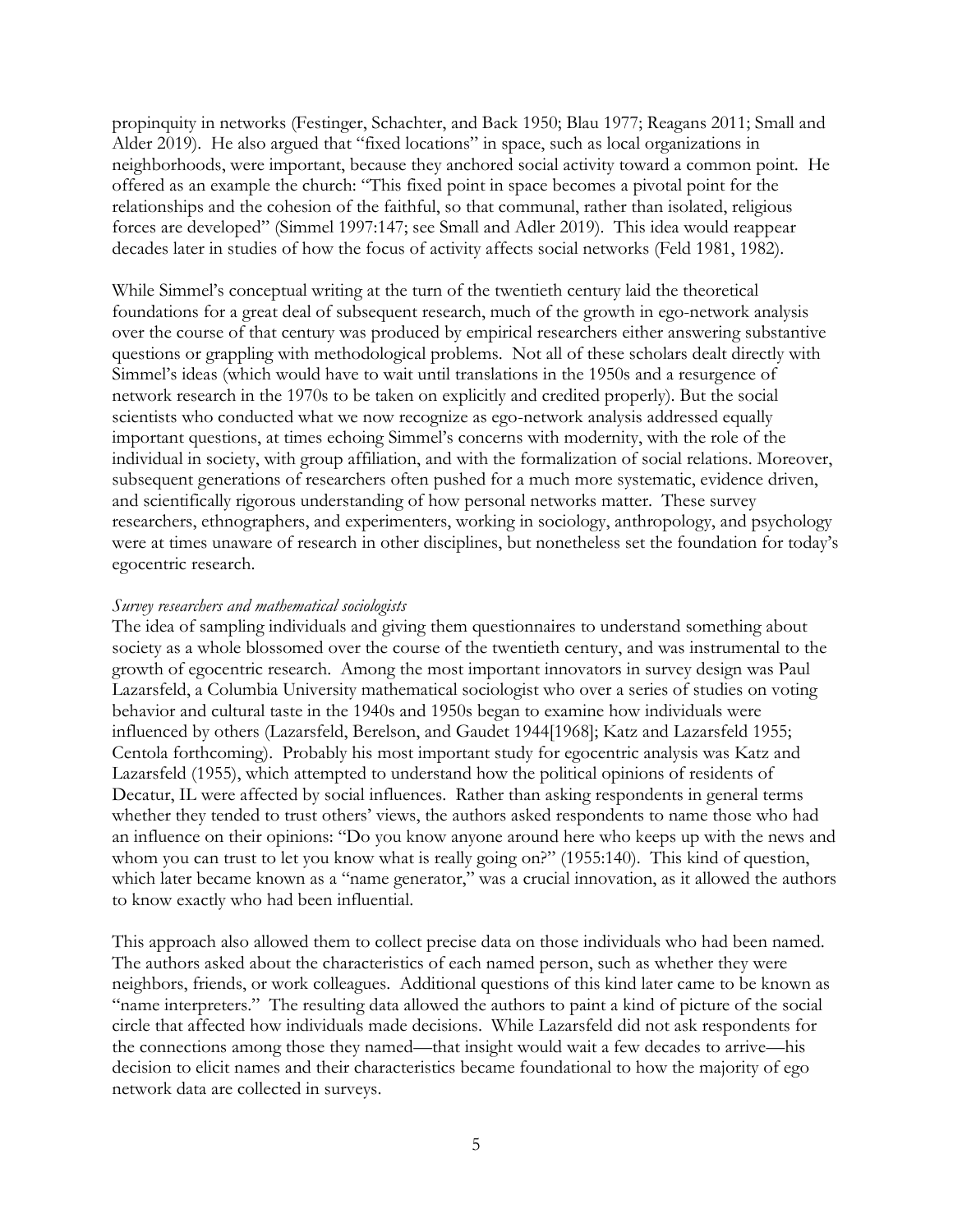Lazarsfeld's contributions were more than methodological. Working with Robert Merton, he developed and tested a set of propositions about the friendship formation process that centered around the idea that the process would encourage people to connect with others who shared their characteristics. In so doing, they coined the term "homophily," or the tendency of people to associate with others who resemble them (Lazarsfeld and Merton 1954; McPherson, Smith-Lovin, and Cook 2001; McPherson, Rawlings, and Smith-Lovin forthcoming).

At Columbia, Lazarasfeld and Merton taught several future network researchers, including Charles Kadushin. Though Kadushin would produce a number of works in the sociocentric tradition, two would be important to later egocentric research. Based on data from 1,500 patients in psychiatric clinics in New York City, Kadushin (1969) found that the decision to seek a psychiatrist was a deeply networked process, both because there was a network of elites in the city with strong connections to a subset of the psychiatric field but also because whether a person made the decision was affected by connection to that network and, more generally, the extent to which alters helped recognize their problems and reinforce the need for professional help. Recent work on mobilization echoes some of these ideas (Pescosolido forthcoming; Small 2017). In addition, for a study of network formation, Kadushin tried to understand the psychological motives underpinning the development of different network structures. He argued that fundamental psychological needs matter, particularly safety and efficacy: "Safety corresponds to and is generated by networks of cohesion, while efficacy comes about from separation and corresponds to networks with structural holes and is typical of brokerage situations" (Kadushin 2002:77).

Perhaps Lazarsfeld's most influential student was James Coleman, a mathematical sociologist who would later become known for his work on educational inequality in the U.S. (1966), on social capital (1988), and on rational actor theory (1994). But beginning in the 1950s, he devoted himself to the development of mathematical sociology, and the role of formalization in personal networks formed a core part of that process (Coleman 1958, 1964).<sup>4</sup> In one of the first studies of diffusion, Coleman, Katz, and Menzel (1957) examined how networks affected doctors' adoption of new drugs. The authors interviewed nearly all the doctors in a particular specialty in a community, asked them name-generator questions about other doctors they consulted or socialized with, and then tracked, based on pharmacy records, the date at which they first prescribed a new drug. The authors found that popular doctors prescribed earlier, that well-integrated doctors in general prescribed more quickly, and that the rate of diffusion for integrated doctors followed a simple model in which social contagion—the influence of other doctors in a given doctor's personal network—played a role.<sup>5</sup> Because the authors had data on nearly the entire population of doctors in that field, they could use ego-data collected from a standard survey to understand the whole network in a natural, unbounded community socio-centrically. While later researchers questioned whether what the authors observed was spread among physicians, or rather spread to physicians via marketing from drug companies, or a two-step diffusion process, the role of networks in medical innovation was clear, and the study remains a mainstay of understanding drug adoption (Van den Bulte and Lilien 2001; Chami et al. 2017).

<sup>4</sup> Coleman (1964) wrote a massive volume that served as an introduction to mathematical sociology, and presented ideas not only in diffusion but also in the study of social structure, in both graphic and matrix form, using examples from his previous research on adolescent networks, among others. These works helped convince researchers at the time that studying the network structure of individuals could be done rigorously.

<sup>5</sup> The authors concluded with a methodological note, proposing "a marriage between sociometric techniques and survey research," which would allow the formalization of relations only studied previously in small group contexts (1957:269).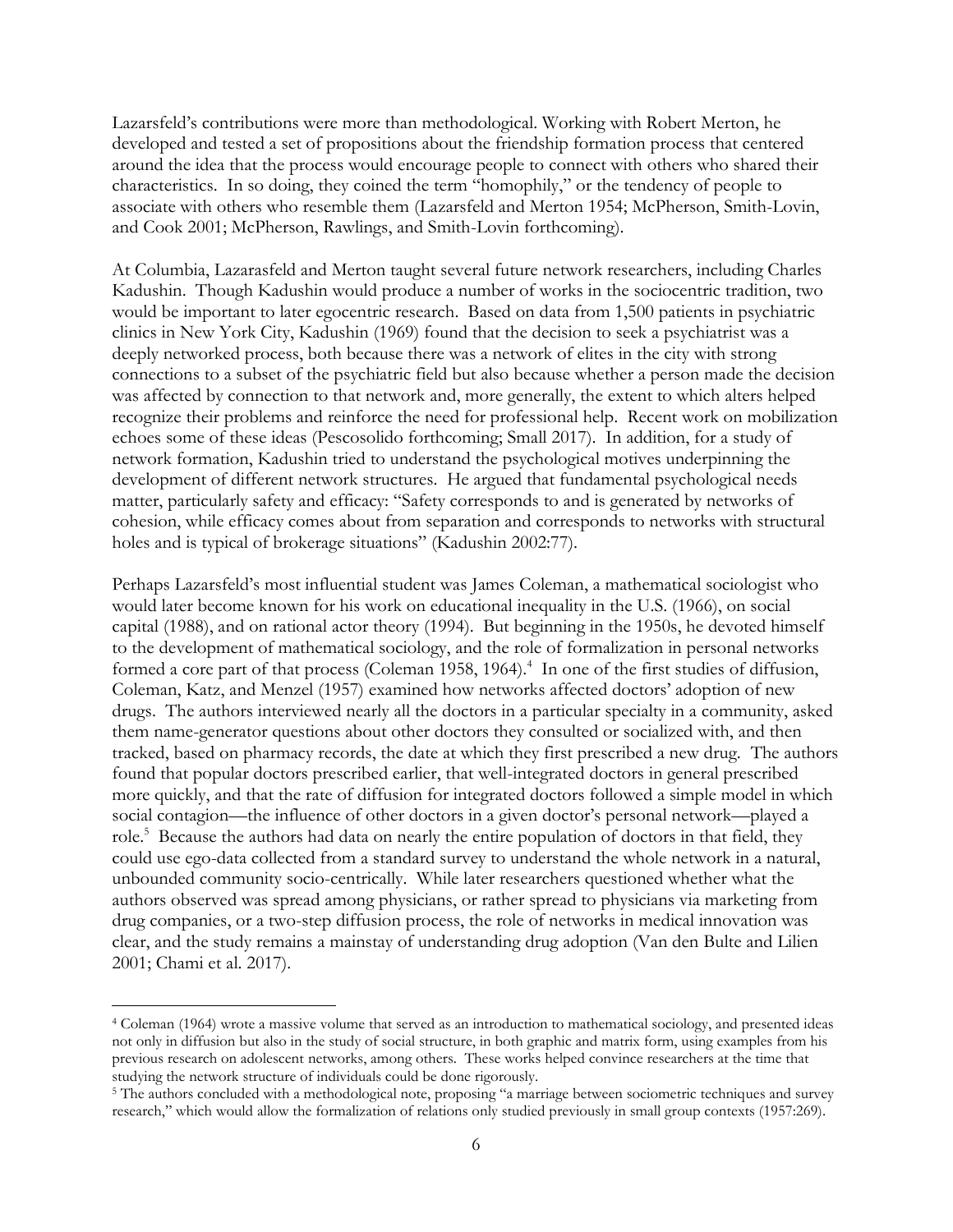In the 1950s and 1960s, the number of surveys using name generators to study association or influence grew in number. An especially important one was Edward Laumann's intervention in the 1966 Detroit Area Study (DAS), a representative study of residents of the city. Concerned with what he called "microstructure," or the "pattern of social relations" surrounding an individual (Laumann 1973:4), Laumann believed that the structure of a person's immediate friendship network was important to how a city was socially organized. The survey asked a name generator—"think of the three men who are your closest friends and whom you see most often[; they] can be relatives or non-relatives, as you wish"—and name interpreter questions that included age, occupation, education, religious background, and political orientation. Laumann then *also* asked whether each pair among three best friends were "good friends with one another" (1973: 264-268)—a move that made possible the characterization of the structure of this friendship network. For example, the researchers could examine the density of the network, as in a standard sociocentric study. Finally, the 1966 DAS was also probably the first to trace social networks out one step. That is, a subsample of respondents was asked for the address and contact information of the named friends, who were then contacted and asked about *their* closest friends, their characteristics, and the characteristics of the closest friends. This additional survey provided an opportunity to assess the reliability of the initial reports, which documented that people could be trusted to accurately report basic characteristics of their network ties.<sup>6</sup>

Other ego-network researchers would build on this early survey work in multiple ways. Many of them were trained at Harvard University under the influence of Harrison White. A theoretical physicist turned sociologist, White wrote influential papers on blockmodeling and vacancy chains that are central to the sociocentric network analysis tradition, in addition to major works on network influences in markets, identity, social interactions, and control (White 1970, 2008[1992]; Boorman and White 1976; White, Boorman, and Breiger 1976). White's students, who would include Nancy Howell Lee (1969), Barry Wellman (1979), Mark Granovetter (1973), Bonnie Erickson (forthcoming), Ronald Breiger (1992), Kathleen Carley (1991), Scott Boorman (1975), Peter Bearman (1991; Bearman and Parigi 2004) and others, would go on to make significant contributions to ego-network theory and methods (see Freeman 2004: Ch. 8; Wellman forthcoming; Erickson forthcoming; Mische forthcoming).

In the late sixties, Lee found over 100 women with unwanted pregnancies who had obtained an abortion at a time when they were not yet legal. She asked how they found out who would perform them, tracing the networks involved in doing so, and thus conducting one of the early modern studies of how people mobilize their networks when needed (Lee 1969). Wellman (1979) employed an ego-centric network perspective to answer a longstanding question in sociology—whether modernity had destroyed "community" (see Durkheim 1933 [1893]; Toennies 1957[1887]; Simmel 1976[1903]; Wirth 1938). In a multi-faceted survey of residents of East York, Toronto in 1968, he asked respondents to report on their "intimates" or close friends and families, asking a battery of questions about where the alters lived and the kinds of support they provided. He found that modernity and urbanization had not destroyed community, but rather had "liberated" it from its physical confines, as people maintained intimate ties well beyond their local neighborhood.

<sup>6</sup> Laumann innovated in other ways, and would use the survey data to propose smallest space analysis (a type of multidimensional scaling) for representing social structure, to develop more refined ways of measuring social distance, and to understand the role of networks in the diffusion of disease and health conditions; he would also expand on the implications of the boundary specification problem (Laumann et al. 1989; Laumann et al. 2004; Cornwell et al. 2009; Perry and Roth forthcoming).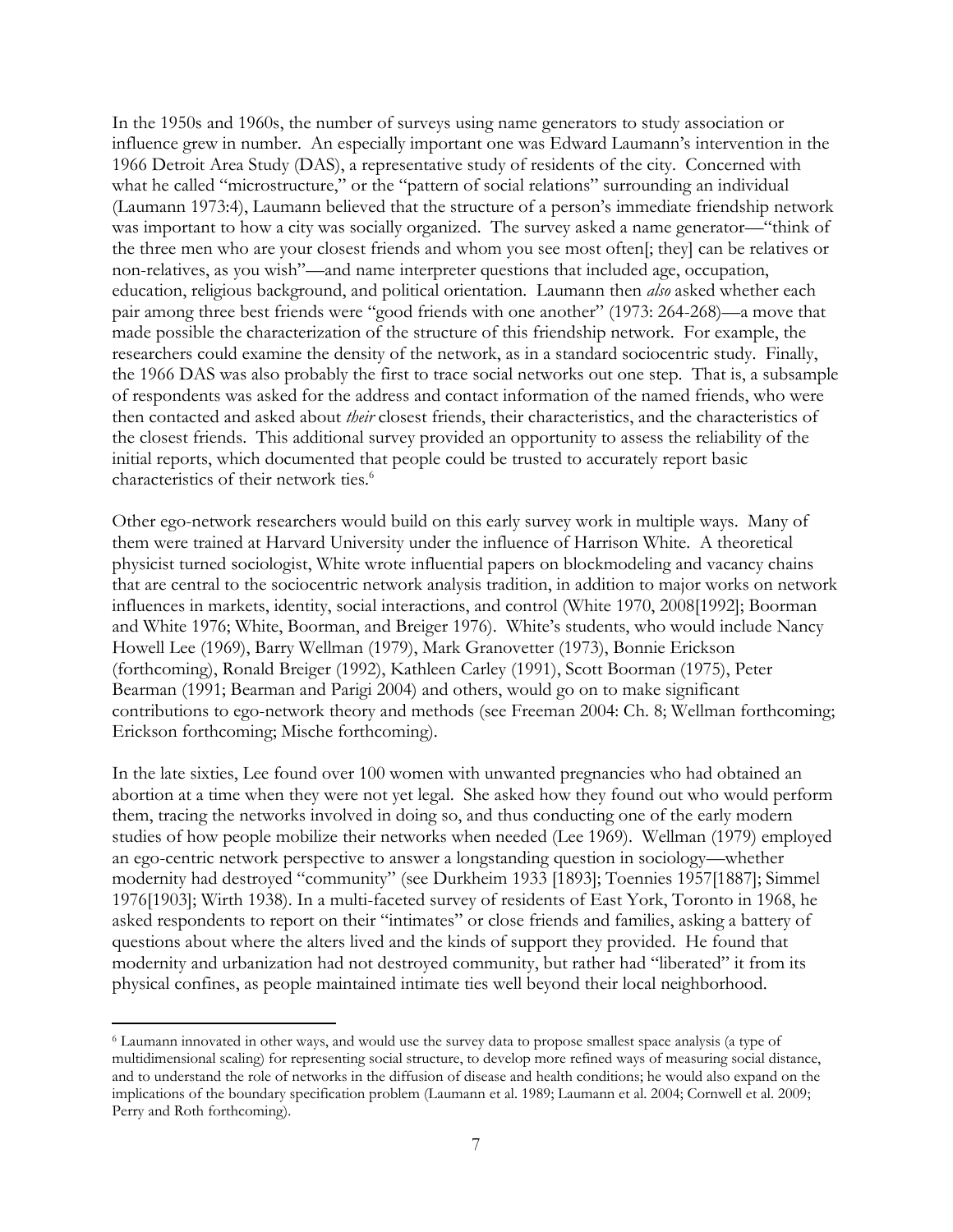(Wellman and Wortley 1990; Wellman et al forthcoming). He also found that the diversity of contemporary personal networks meant people turned to different intimates for different needs (Wellman and Wortley 1990; Wellman et al forthcoming). In 1969, Granovetter (1974) studied employed professionals in Newton, MA using both surveys and in-depth interviewing to examine the role of people's network ties in the job search. He found that acquaintances were more important than close friends, a finding that helped inform one of the most influential papers in social science. "The Strength of Weak Ties" proposed that weak ties are more likely than strong ties to be bridges, and thus are better source of new information on job availability (Granovetter 1973; Fernandez forthcoming).

In the late 1970s, another Harvard graduate, but not a White student, Claude Fischer (1982) conducted a large comprehensive survey of the personal communities of Northern Californians to address the impact of urbanization on social relations.<sup>7</sup> Importantly, his survey contained not one but multiple name generators, and thus could capture much more comprehensively than almost any survey before it the personal networks of a representative sample of respondents (Fischer 1982; Fischer forthcoming). He found that popular fears were largely unfounded; personal networks were maintained in robust though somewhat different ways in both small communities and cities. The East Yorker and Northern California Studies, and their recent restudies, remain, to this day, two of the foundational studies of community-based networks.

One of Fischer's name generator questions turned out to be important in ways few might have predicted. He asked respondents whom they turned to when they had "personal matters" to discuss. That question captured the attention of Ronald Burt, a former student of Coleman's and then colleague of Fischer's at Berkeley, who contended that a nationally representative view of social networks was important and thought the General Social Survey could serve as a platform. Since asking a large number of name generator questions, as Fischer had, was cost prohibitive for the omnibus GSS, Burt analyzed the Northern California data and became convinced that the single most important question to ask was the following: "From time to time, most people discuss important matters with other people. Looking back over the last six months, who are the people with whom you discussed matters important to you?" (Burt 1984). To this day, and despite controversy, the question remains the most frequently used egocentric name generator (see Bearman and Parigi 2004; Perry and Pescosolido 2010; Smith et al 2012; Paik and Sanchagrin 2013; Fischer 2009, 2012; Brashears 2011; Small 2013, 2017).

Network analysis continued to explode in the 1970s and 1980s (Mische forthcoming). Ronald Breiger (1974), echoing Simmel, proposed influential techniques for studying the duality of persons and groups, the connections between people made by their membership in the same organizations, and between organizations made by the people who join them. Scott Feld (1981) proposed that "foci of activity" are important for the formation of social ties (Feld et al forthcoming). Burt 1995), a student of Coleman's, examined the implications of Granovetter's idea that only weak ties could be bridges. Burt developed the notion of structural holes—or unconnected spaces in a network between sets of connected nodes—and, particularly relevant for this volume, systematized and demonstrated the advantages that brokers gain from being positioned near those holes (see also Marsden 1983; Gould 1989; Gould and Fernandez 1989; Burt forthcoming).

<sup>7</sup> Fischer's dissertation adviser was Lee Rainwater; Fischer did not take courses from White, either (Fischer, personal communication, July 13, 2020).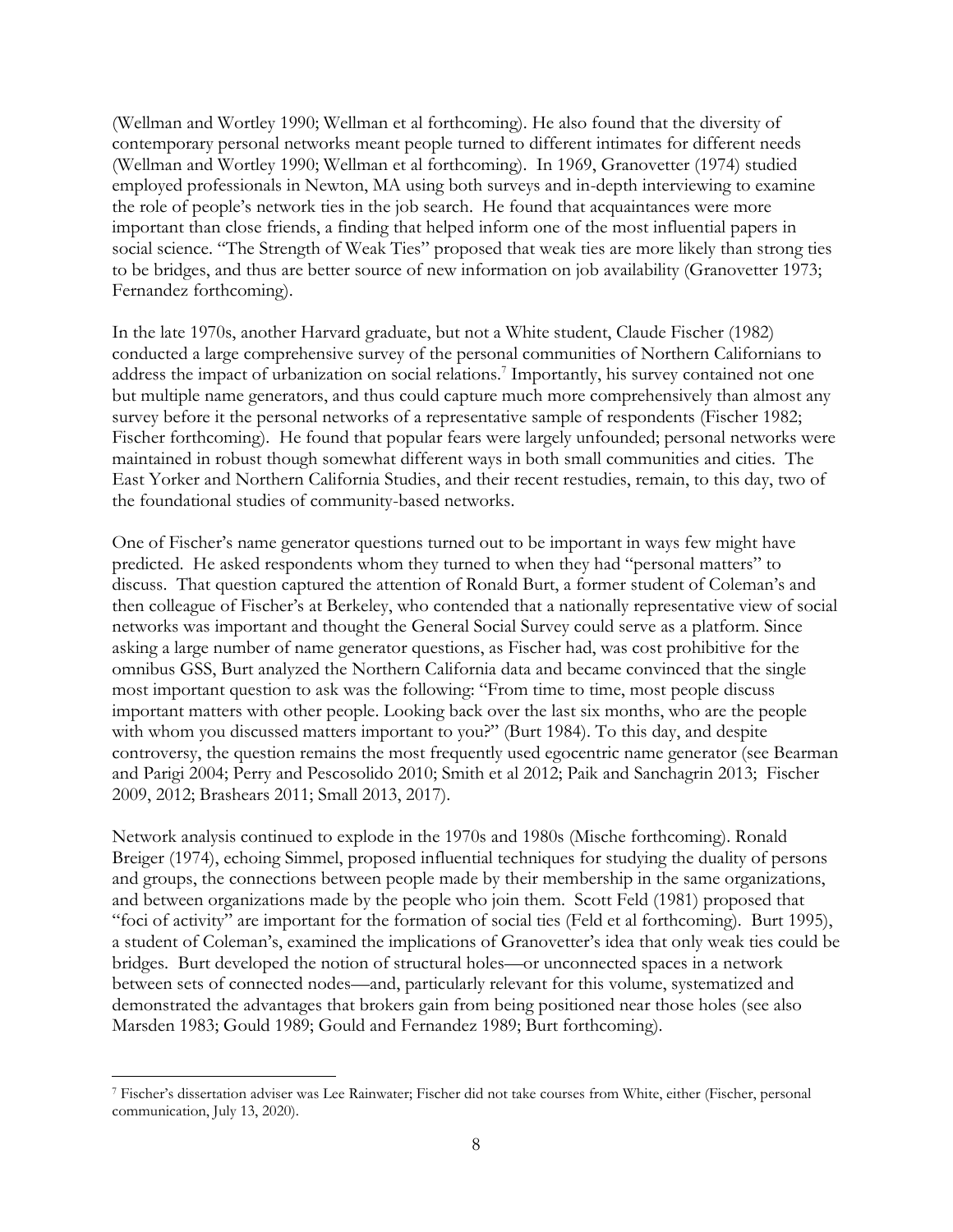Coleman (1988), writing three decades after his study of diffusion, would pen an influential paper both inside and outside of network analysis. Defining "social capital" as the set of resources—such as trust or information—contained in people's networks, he proposed that social capital was as essential as human capital for upward mobility (Volker forthcoming; also Loury 1977, Portes 1998). A rational choice theorist deeply grounded in sociology, Coleman saw personal networks as incorporating the role of the social in how individuals make decisions. Nan Lin (2002), who had earlier used the idea of "social resources" to make a similar point, would go on to systematize social capital research, and introduce the important distinction between "access" and "mobilization" in social capital, or between the advantages one has, passively, by virtue of one's network and those one has to act upon to realize (Lin and Bijan forthcoming). Also centered on people's decisions, Bernice Pescosolido (1992), echoing Mayer, Boswell, and the "action set" theorists, would develop a model of how people mobilize their networks for support in which existing social structure played a role, but activation at the time of event or crises was equally important (Pescosolido forthcoming).

#### *Ethnographers and anthropologists*

Much of the work of survey researchers was directly shaped by that of ethnographers who, beginning in the 1940s and 1950s, had observed social interaction in villages, neighborhoods, and cities and come to see the benefits of understanding social relations from a network perspective. In sociology, a classic ethnography of the 1940s had quietly relied on network thinking. William Foote Whyte's (1943) study of Italian American street corner men in a Boston neighborhood examined the status hierarchy inherent in the structure of relations he observed among the men. Whyte used sociograms—pictures of the networks as individuals with lines connecting them—to depict graphically the relationships among them, proposing that the structure of relations affected the allegiances and orientations of the group. Whyte's work influenced several generations of ethnographers (e.g., Gans 1962) who would themselves go on to shape survey researchers' thinking on egocentric networks (see extended discussion of Gans' work in Granovetter 1973).

In anthropology, networks in one or another way had long been part of the researcher's toolkit. Levi-Strauss, of the structural tradition, had proposed that the cultural rituals and practices observed in the field reflected an underlying structure of relationships and at times represented exchange systems or kin relations using directed graphs (Levi-Strauss 1969/1949; e.g., pp. 300, 377). Indeed, Alfred Radcliffe-Brown (1952), an enormously influential figure in the first half of the twentieth century, explicitly described social structure as "a network of actually existing social relationships" (1952:190).

But anthropology's greatest direct influence on modern network analysis came from what became known as the Manchester School. Max Gluckman, a South African structuralist anthropologist and founding chair of University of Manchester's Social Anthropology Department in 1949, assembled a group that would become known for their sophisticated research on social networks. Many, like Gluckman himself, were Africanists of the southern or central regions of the continent. In a study of legal and interpersonal relations among the Lozi in Barotseland, now Zambia, Gluckman found that many relationships between individuals served multiple different interests or roles; he termed the phenomenon "multiplexity," which became staple in the modern study of social ties (Gluckman 1955:19; see Verbrugge 1979:1287).

Gluckman's student, John A. Barnes (1954) was probably the first modern network anthropological theorist. Based on fieldwork in the 1950s in Bremnes, a Norwegian fishing town of 4,600, Barnes proposed that social relations could be understood as a "social field," or what he called a "network."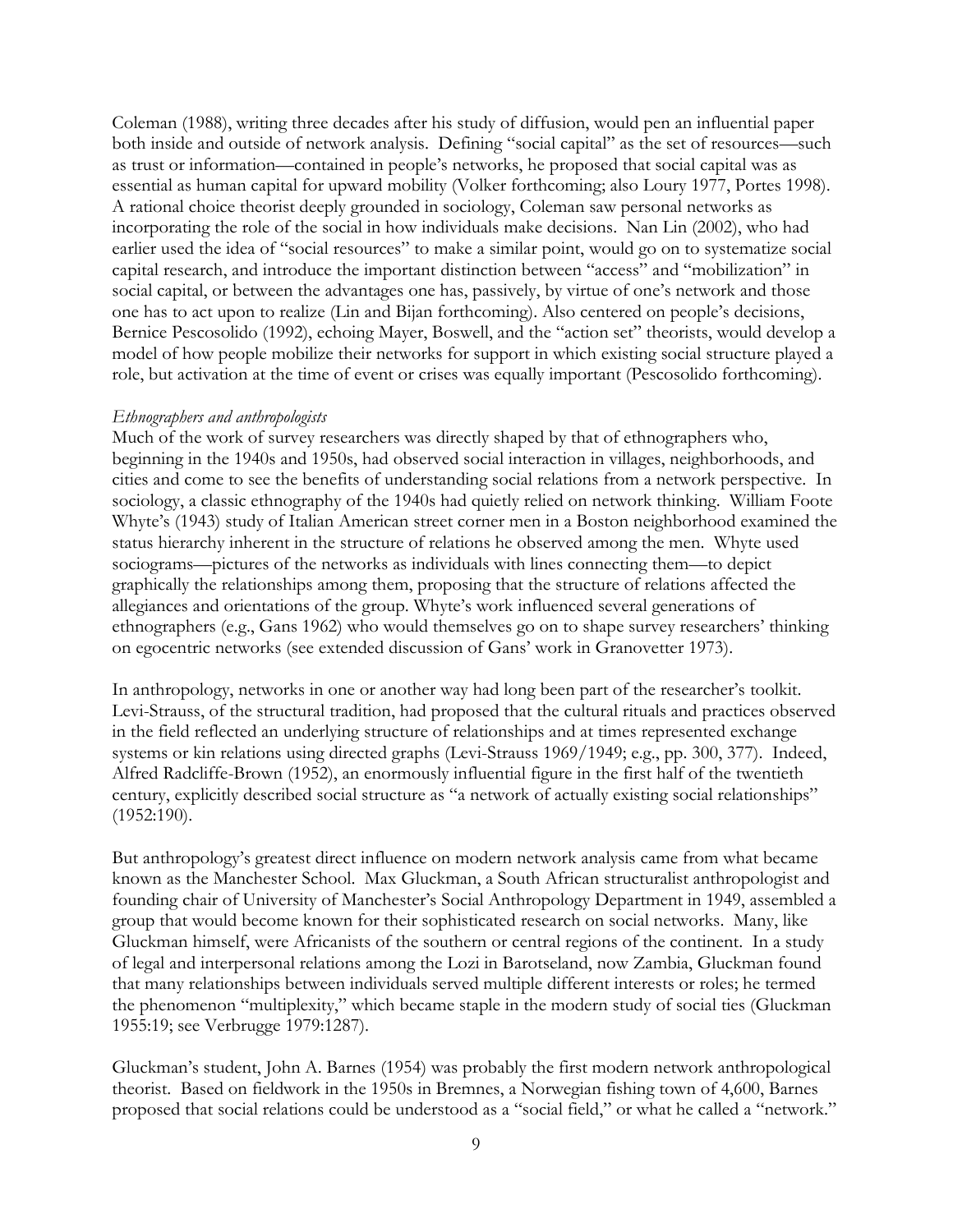His conception of the network, like that of future egocentric researchers, began with the individual: "Each person is, as it were, in touch with a number of other people, some of whom are directly in touch with each other and some of whom are not. Similarly, each person has a number of friends, and these friends have their own friends; some of any one person's friends know each other, others do not. I find it convenient to talk of a social field of this kind as a *network*" (1954:43). He explained how to visualize this network: "The image I have is a of set of points some of which are joined by lines. The points of the image are people, or sometimes groups, and the lines indicate which people interact with each other" (1954:43).

Over the 1960s, many other anthropologists would follow (Mitchell 1969; Boissevain and Mitchell 1973). Elizabeth Bott (1955, 1957) studied the personal networks of husbands and wives in a set of London families, and found that the conjugal roles were related to the structural characteristics of each spouse's network, particularly in what she called the "connectedness," or the density, of the network (see Bidart forthcoming). Adrian Mayer (1966) made at least two important contributions. Adopting Barnes' language, he proposed that researchers should distinguish much more clearly the two separate levels at which social relations can be observed: the "network" and the "set," or what today we call the whole network and the egonetwork. In addition, based on research on political behavior he observed in Bhopal, India, he proposed that the "action set," the people with whom ego interacts around a set of activities, provides an accurate picture about how social networks are used in practice. David M. Boswell (1969:245) built on this idea. Studying how bereavement and burials were managed after death in Lusaka, the capital of now Zambia, he showed that the network that gets mobilized during a crisis cannot be fully observed beforehand; it can only be identified during the crisis itself (see Small forthcoming).

Perhaps no Manchester anthropologist was more important than J. Clyde Mitchell, who synthesized discoveries, compiled several collections of work, and charted the theoretical and methodological questions—qualitative and quantitative—that the field needed to answer (1969; Boissevain and Mitchell 1973; Borgatti and Halgin forthcoming). For example, he showed anthropologists that networks can be presented equivalently in matrix form and graph form, made a case for distinguishing density from centralization, identified several of the most important characteristics of social ties (e.g., frequency and duration), and outlined several methodological and conceptual issues that network researchers continue to contend with (see Mitchell 1969). Mitchell's idea of "anchorage" would be essential to crystallizing egocentric network analysis as a distinct perspective.<sup>8</sup> While a network can be observed from many perspectives, he noted that several fieldworkers had begun with the individual, tracing those connections out, anchoring the network in the person. "This has led to the specification of this type of network," he explained, "as egocentered[,] though the term 'personal network' may be more acceptable" (1969:13).<sup>9</sup>

<sup>8</sup> This work shaped how Laumann and others conceived of their survey research. Though Laumann, a Harvard sociologist trained by Talcott Parsons, had Harrison White on his dissertation committee, the Manchester anthropologists were arguably more important. He attributed the inspiration of his notion of the microstructure (1973 to Mitchell's (1969) "personal network" and Barnes' (1954) "first order zone."

<sup>&</sup>lt;sup>9</sup> As a group, the network researchers of the Manchester School were also methodologists. They would work not only to formalize many of their ideas quantitatively but also to anticipate several of the problems network analysts would face for years, including how to specify the boundaries of a network (e.g., Barnes 1969; see Laumann et al 1989; Perry and Roth forthcoming) and how to quantify a node's centrality (e.g., Mitchell 1969; Kapfrerer 1969). In addition, they would also contribute to ethnographic research methods, developing situational analysis and the extended case method (Epstein 1967; Evens and Handelman 2006; see also Burawoy 1998, 2009; Small 2009a).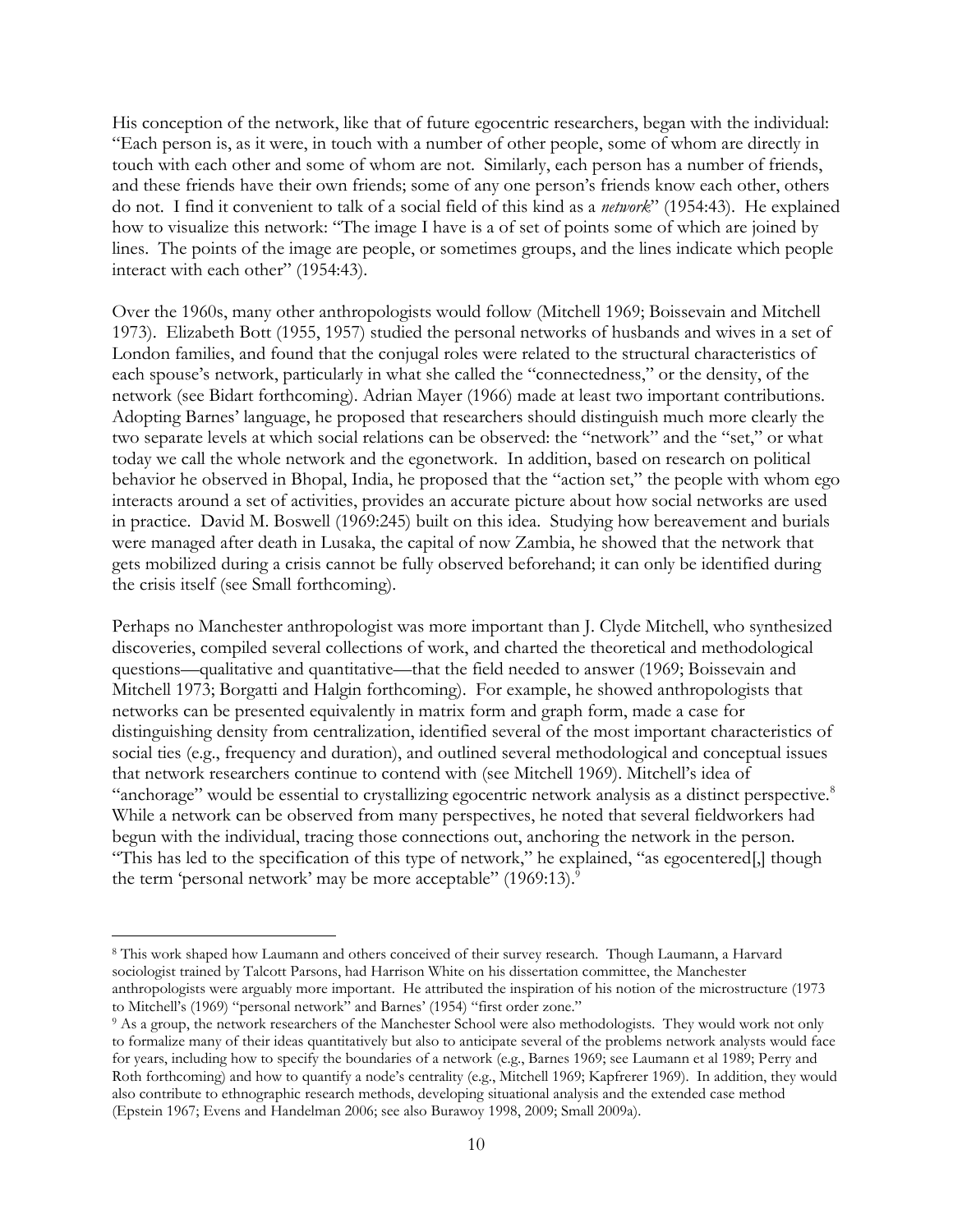In the 1970s and 1980s, a different team of anthropologists and their collaborators would emerge as important. H. Russell Bernard, along with oceanographer Peter Killworth, produced a series of studies that examined the limits of memory, recall, and perception, and the impact of these limits on our ability to understand networks (McCarty et al forthcoming). They found repeatedly, and in different contexts, that when asked to recall whom they were in touch with or had come into contact with, respondents often could not do so with any accuracy (Bernard, Killworth, and Sailer 1979; Bernard et al. 1984). These works helped inform a later preoccupation with cognition that provided much more clarity on what people can and cannot be relied upon to tell researchers about their networks—and, more broadly, how cognition affects our network interactions (Krackhardt 1990; Smith et al. 2020; Sun, Brashears, and Smith forthcoming).<sup>10</sup>

## *Psychologists and psychiatrists*

While anthropologists were developing ideas essential to egocentric analysis, so were psychologists. Their work contributed to sociometric methods, cognition, diffusion, and memory, among other topics. While we cannot do the work justice here, a few contributions are especially notable (see Freeman 2004 for a history this work). Perhaps no one was more important to the early development of network analysis than Jacob L. Moreno (1934), a Romanian psychiatrist, public intellectual, and prolific writer, who, in a pioneering study, mapped the relationships among individuals with directed graphs, laid out a lexicon for network language still used today, and coined the term sociometry. In 1937, Moreno founded *Sociometry*, a journal for the systematic analysis of social relations (it later became *Social Psychology Quarterly*)*.* While Moreno was a creative thinker, many attribute the formal aspects of his work to Helen Jennings, a psychologist with the scientific training to conduct systematic data collection and analysis, who, among other things, helped collect the network data in a school for girls that was one of the foundations of Moreno's major work (e.g., Jennings 1943; Moreno 1934).<sup>11</sup>

Beginning in the 1940s, a set of psychologists working in a different tradition became concerned with cognitive distress, and the extent to which individuals found themselves in balanced or imbalanced states. Fritz Heider (1946), as Simmel had before him, believed that people and their attitudes were related. He proposed that two persons were in a balanced state if they had the same attitude—like or dislike—toward an object, and that "the state of imbalance will produce tension" (1946:108) in the relation. Dorwin Cartwright and Frank Harary (1956) generalized the idea, and defining it in graph theoretic terms, both clarified and formalized it even further. Theodore Newcomb (1956) showed that the idea helped explain how people became friends with others, based on a naturalistic, longitudinal study of 17 college students who agreed to be observed over their first year at the University of Michigan. The ideas of this group of psychologists would become a pillar of triadic analysis.

Finally, in a highly creative, multi-faceted study, with wide-ranging implications, Leon Festinger, Stanley Schachter and Kurt Back (1950) examined how the configuration of space affected friendship formation and the diffusion of information, based on a study of World War II veterans who were taking up residence as students at MIT (Martin and Kwan forthcoming). Echoing

<sup>&</sup>lt;sup>10</sup> Other anthropologists would make important contributions in the sociocentric tradition. Especially notable is Douglas White (White and Harary 2001; White and Johansen 2005), a complexity researcher and anthropologist who would innovate and increase communication across disciplines in multiple ways.

<sup>11</sup> The authors also published, in Sociometry, perhaps the first statistical analyses of sociometric choices. For that paper, the authors asked Lazarsfeld to produce a mathematical model to account for the choice process.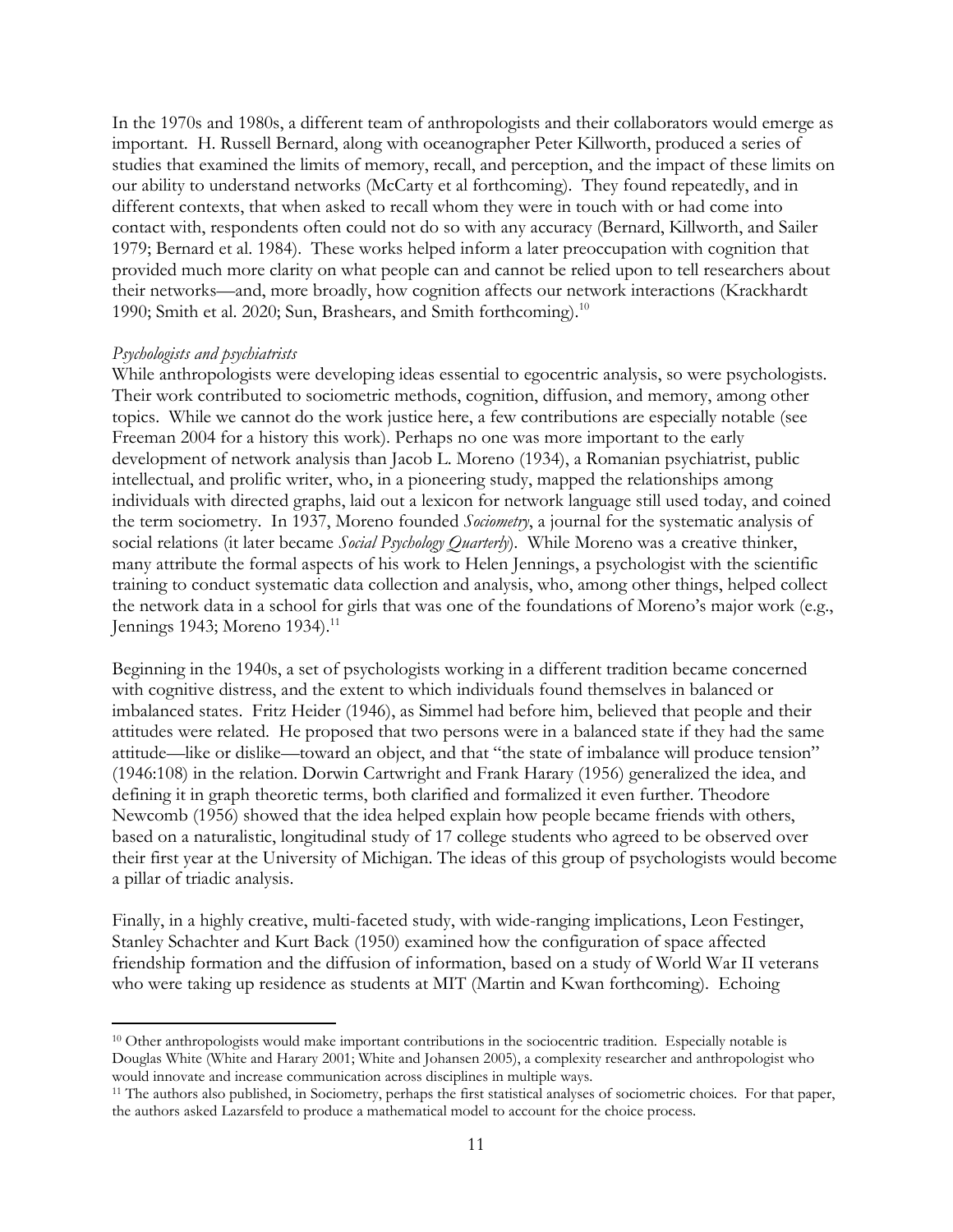Simmel's point about the importance of physical propinquity, the authors found that the physical arrangement of housing units shaped friendship formation, with ties most likely among those whose units were closest. These friendships affected "the flow of information and opinions," and the latter, in turn, contributed to conformity in the group (1950:151). The work helped inspire large literatures on the role of space in the formation of social ties, on diffusion, and on group processes (Small and Adler 2019; Martin and Kwan forthcoming).

### *Consolidation and expansion*

Research in sociology, anthropology, and psychology, only some of which we described above, helped set the foundation for a period of remarkable productivity, not only in egocentric research but also in network analysis more broadly, as the perspective became a formal field. By 1977, Wellman had founded the International Network for Social Network Analysis and a bulletin, *Connections*; by 1979, the journal *Social Networks* was established.

Beginning in the 1990s, there was a different kind of expansion. Natural and physical scientists began to turn to network analysis to understand a wide range of phenomena, from cellular organization to global communications. Some studies were methodological or theoretical in nature, developing models to understand network structure across multiple contexts; others were empirical, using large-scale datasets or computationally-intensive methods to understand network phenomena (e.g., Watts and Strogatz 1998; Watts 1999; Barabasi 2002, 2009; Newman 2010). While social network analysis had made its way into the study of inequality, health, education, and poverty, this new "network science" became a major interest among natural scientists, computer scientists, engineers, and their supporting institutions, such as the National Science Foundation. By 2006, a National Research Council Committee had called "network science" "the study of network representations of physical, biological, and social phenomena leading to predictive models of these phenomena" (National Academies Press, 2006). Network science and the study of complex systems have expanded well outside and even independent of the social sciences (Luke and Stamatakis 2012). The impact of this emerging turn on ego-centric research remains unknown (see Pescosolido et al. 2016 for more detail).

# THE CURRENT ERA

The first two decades of the twenty-first century also witnessed an explosion in egocentric analysis, as researchers pushed the boundaries of what had become traditional network analysis. Well versed in the study of social structure, the importance of effective survey sampling, the boundary specification problem, the value of linear algebra and graph theory, the multiple approaches to conceiving of tie relations, and the advantages and disadvantages of individual, dyadic, triadic, and full network analyses, they sought not only to adapt these perspectives to new kinds of questions in social inequality, but also to break free of the limits of the ideas they had inherited. They studied job finding, social support, health management, immigration, social media access, and more. They eschewed conformity to convention and pushed egocentric analysis in new directions (Sun et al forthcoming; Small forthcoming; Smith and Sanders forthcoming; Perry forthcoming; Shepherd and Garip forthcoming; Hampton and Chen forthcoming). Those directions can be summed up in five themes, which represent both a connection to tradition and an emerging agenda.

First is the contrast between *constraints and agency*. For years, the predominant concern of sociocentric network analysts, and some egocentric researchers, was to examine how network structure imposed constraints upon action, how what people were able to do was affected by their network position, by the structure of opportunity inherent in their relations, by the resources they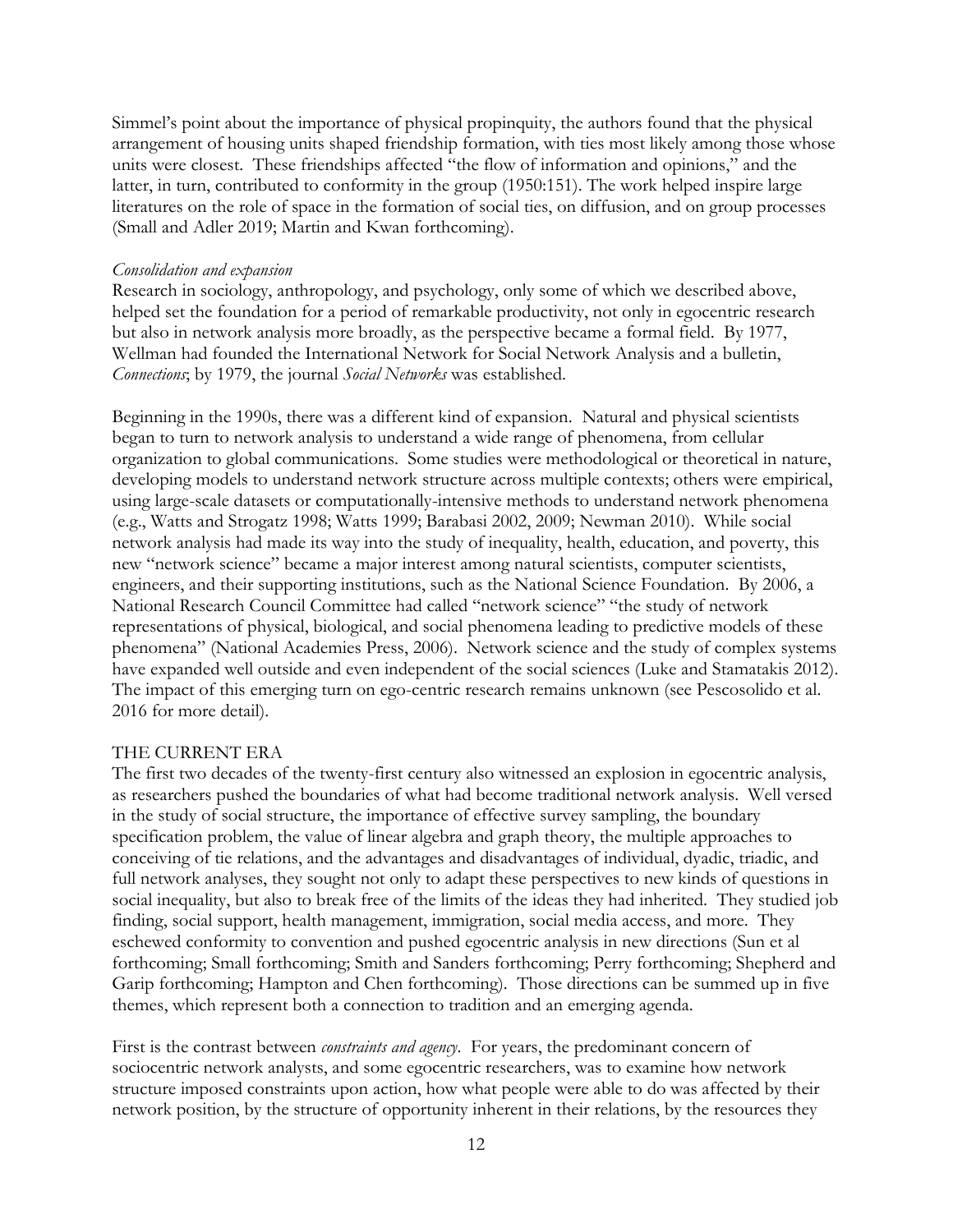had or did not have access to be virtue of their connections, and so on (e.g., White 1971). Agency, particularly in egocentric analysis, did play a role in the works of several early researchers. For example, Lee's (1969) work on how people used their networks to find doctors willing to perform abortions, Pescosolido's (1991) work on how people muddle through the act of using their networks to manage illness, and Lin's (2001) work on the "mobilization" of social capital assumed that people at times needed to exercise agency to take advantage of their network position. But a new generation of scholars have taken this work further, conceiving of agency as *decision-making* and imagining the consequences of seeing the network of relations as following the actions of ego, rather than determining them, of seeing networks as something ego must decide to take advantage of, rather than an advantage passively received (Smith 2007;Marin 2012; Perry and Pescosolido 2015; Small 2017, forthcoming; Pescosolido forthcoming; see also Kadushin 1969; Emirbayer and Goodwin 1994; Bruch and Feinberg 2017; Huckfeldt forthcoming; Lin and Bijan forthcoming).

Second is the contrast between *maps and events.* The starting point of both sociocentric and egocentric network analysis has been mapping the network, capturing either the total network structure or the personal networks of individuals. From that point, the researcher could describe its structure, study its origins, or identify its consequences. Yet as early as the 1960s, a few researchers had proposed a different starting point—not the structure of the network but the event of calling up. Mayer (1966) and Boswell (1969) made a case for the action set because the set of individuals involved in addressing one crisis event—say, a funeral—would not necessarily be the network involved in another. A similar idea emerged years later as Pescosolido (1992) and others proposed an event-focused approach to data collection, as the crisis situation would call for people who otherwise would not necessarily interact. Others found problems with the GSS's core discussion name generator by asking people not whom they typically talked to but whom they had talked to the last time it had happened (Bearman and Parigi 2004; Small 2013; Brashears 2014). Similarly, Small (2017) recently argued that, when people need support when facing a crisis or problem, beginning with that event, rather than the stable personal network, is likely to uncover the existence of many actors that the researcher had not thought of. Among several new egocentric researchers, the dictum that one must begin by mapping the network is less a universal principle than one tool in varied toolbox, a tool that, like others, has important limitations (see Small forthcoming).

Third is the contrast between *structure and context*. As early as Simmel's work, a foundation of network analysis has been a distinction between form and content, between the nodes and ties that constitute a network and the particular conditions of the context in which those relations manifest themselves. This foundation has been the reason network analysts feel comfortable comparing, say, friends Amy, Beth, and Cathy to countries Mexico, Canada, and the U.S.—a triad is a triad, and balance issues play a role regardless of the context. It is the reason the raw data reported by network analysts has traditionally been little more than adjacency matrices—the appendix of Wasserman and Faust's (1994) classic work contains page after page of 1s and 0s. The structure of nodes and ties *are*  the data. But a new generation of scholars have leaned heavily into context, showing that the context of social interaction is essential to the operation of network processes. Context, to these scholars, has been spatial (Chua 2012; Doreian and Conti 2012; Spillane et al 2017; Small and Adler 2019; also Doreian 1980), organizational (Small 2009b; Mazelis 2017; Stretesky et al. 2020), urban (Stack 1974; Smith 2007), cultural (Lizardo 2017; Vaisey 2009), online (Rainie and Wellman 2012; Hampton and Chen forthcoming), and more.

Fourth is the contrast between network *perception and reality*. Egocentric research has traditionally depended on asking people to report their connections. But as research by Bernard and Killworth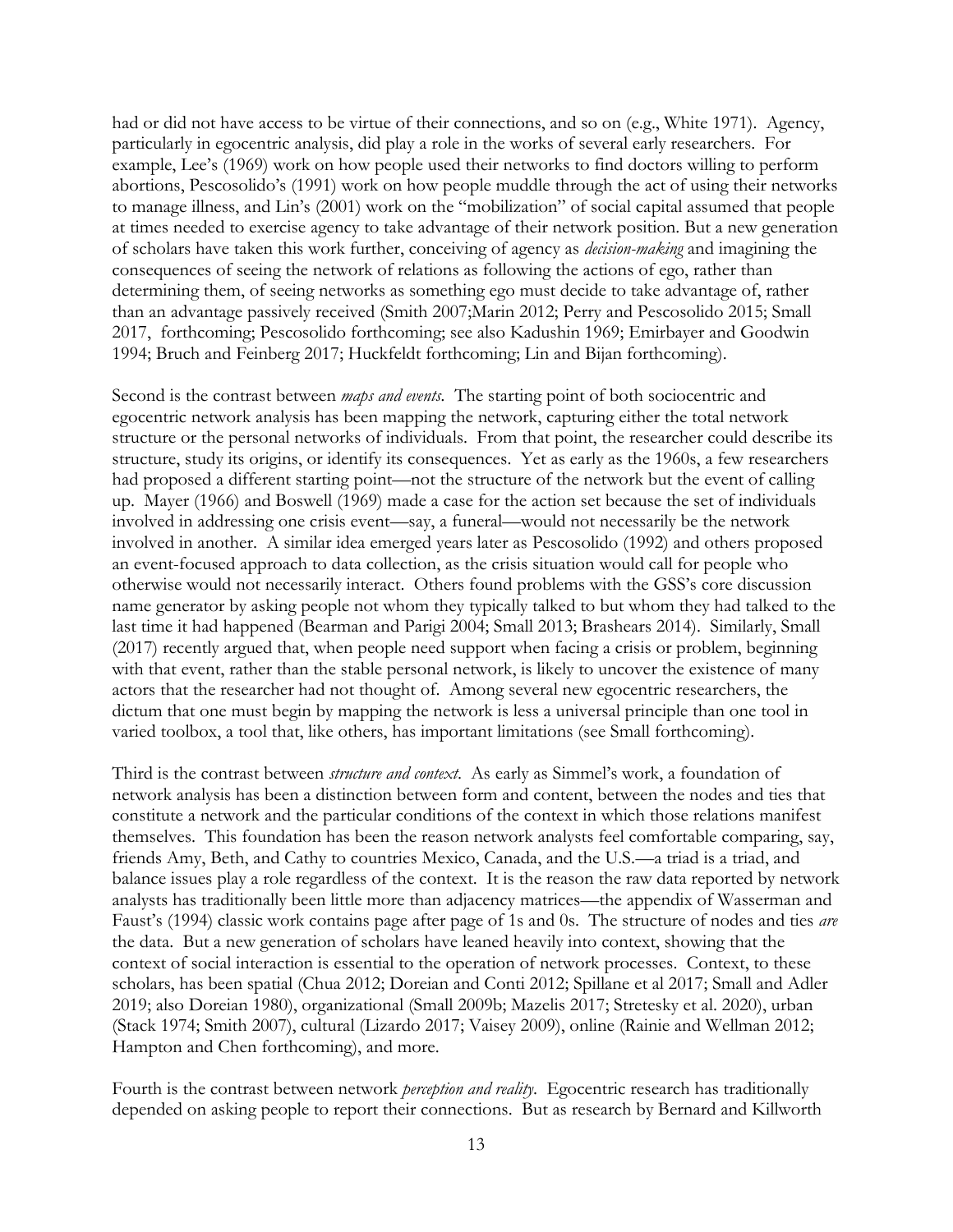(1979) has shown, such reports can be suspect, not only because people's recollections are flawed but also because they are sensitive to the process of elicitation (see Schwarz 1999). Still, for many earlier researchers the questions were merely how to effectively capture the real network. A new generation of researchers have pushed this question further, asking whether traditional methods for eliciting egocentric networks might also provide insight into the cognitive and psychological processes by which people encode, store, and retrieve social information (Smith, Menon, and Thompson 2011; Brashears 2013; Hui et al forthcoming). New research in this area has examined how these cognitive, or "micro," processes impact people's networking behavior and access to social capital (e.g. Parkinson, Kleinbaum, and Wheatley 2018).

Fifth is the contrast between *stasis and dynamics*. Just as early sociocentric studies were limited, due to computational capacity, to networks with a few dozen nodes, so were socio- and egocentric studies limited to capturing static snapshots. Researchers had neither the resources to collect nor the capacity to analyze dynamic processes extensively. There were some exceptions—Coleman, Katz, and Menzel (1957), for example, studied diffusion over time by cataloguing the date on which doctors prescribed a drug. But by and large the data and analysis constraints on empirical research meant that static perspectives were common. The growth in computational capacity and improvements in dynamic modeling have changed network research, giving rise to analyses that begin with the individual and model structural change based on actor-based processes (Snijders 1996). More recently, researchers have pushed even further, conceptualizing personal networks as inherently dynamic systems that are responsive to biographical changes and periods of crisis or elevated need in the lives of individuals (Burt and Merluzzi 2016; Perry forthcoming).

Still, the outline of ideas we have presented in these pages only scratches the surface of new work. The pieces that follow take seriously the work of the past, but are fully oriented toward the future. They show that the consolidation of network analysis in the last decades of the twentieth century and early ones of the twenty-first have paved the way for an increasingly creative, far-reaching, and powerful new wave of egocentric research.

# REFERENCES

Barabási, Albert-László. 2002 . *Linked: The New Science of Networks Science of Networks*. Perseus Books Group.

-----. 2009. "Scale-Free Networks: A Decade and Beyond." *Science* 325(5939):412–13.

Barnes, John A. 1954. "Class and Committees in a Norwegian Island Parish." *Human Relations* 7(1):39–58.

-----. 1969. "Networks and Political Process," Pp. 51-76 in *Social Networks in Urban Situations: Analyses of Personal Relationships in Central African Towns*, edited by JC Mitchell. Manchester University Press.

Brashears, Matthew E. 2011. "Small Networks and High Isolation? A Reexamination of American Discussion Networks." *Social Networks* 33(4):331–41.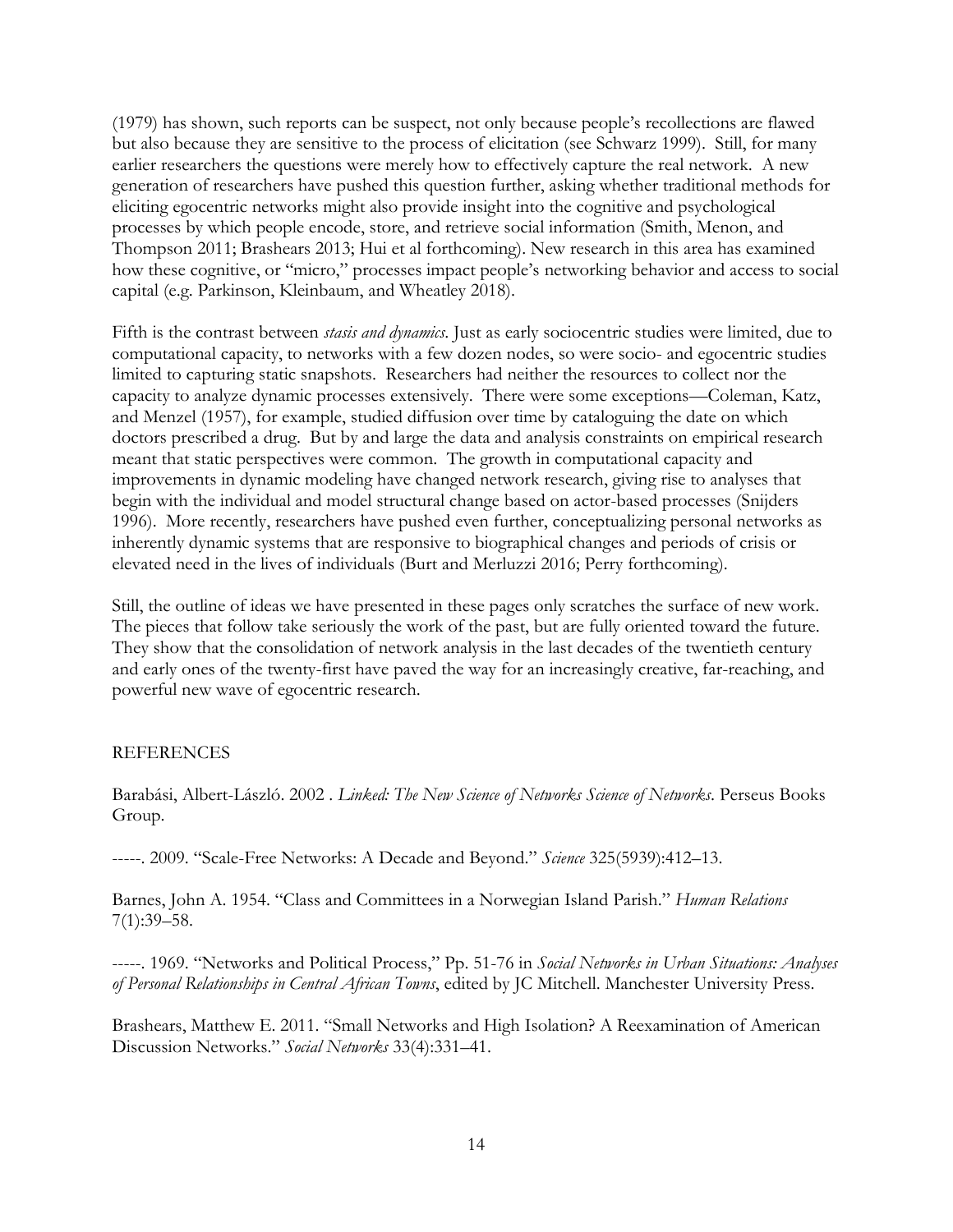-----. 2014. "'Trivial' Topics and Rich Ties: The Relationship Between Discussion Topic, Alter Role, and Resource Availability Using the 'Important Matters' Name Generator." Sociological Science, 1: 493-511.

Bearman, Peter S. 1991. "Desertion As Localism: Army Unit Solidarity and Group Norms in the U.S. Civil War." *Social Forces* 70(2):321–42.

Bearman, Peter, and Paolo Parigi. 2004. "Cloning Headless Frogs and Other Important Matters: Conversation Topics and Network Structure." *Social Forces* 83(2):535–57.

Bernard, H. Russell, Peter D. Killworth, and Lee Sailer. 1979. "Informant Accuracy in Social Network Data IV: A Comparison of Clique-Level Structure in Behavioral and Cognitive Network Data." *Social Networks* 2(3):191–218.

Bernard, H., Peter Killworth, David Kronenfeld, and Lee Sailer. 1984. "The Problem of Informant Accuracy: The Validity of Retrospective Data." *Annual Review of Anthropology* 13:495–517.

Bidart, Claire. Forthcoming. "Commentary on Bott's 'Family and Social Network.'" In *Personal Networks: Classic Readings and New Directions in Ego-Centric Analysis*, edited by Mario L. Small, Brea Perry, Bernice Pescosolido, Edward Smith*.*

Blau, Peter M. 1977. *Inequality and Heterogeneity: A Primitive Theory of Social Structure*. New York: Free Press.

Blau, Peter M., and Joseph Schwartz. 1997. *Crosscutting Social Circles: Testing a Macrostructural Theory of Intergroup Relations*. Transaction Publishers.

Boissevain, Jeremy and Clyde Mitchell. 1973. *Network Analysis: studies in human interaction.* De Gruyter Mouton.

Boorman, Scott A. 1975. "A Combinatiorial Optimization Model for Transmission of Job Information Through Contact Networks." *The Bell Journal of Economics* 6(1):216–49.

Boorman, Scott A., and Harrison C. White. 1976. "Social Structure from Multiple Networks. II. Role Structures." *American Journal of Sociology* 81(6):1384–1446.

Borgatti, Stephen P., Martin G. Everett, and Jeffrey C. Johnson. 2013. *Analyzing Social Networks*. Los Angeles: SAGE Publications Ltd.

Borgatti, Stephen and Dan S. Halgin. Forthcoming. "On J. Clyde Mitchell's 'The Concept and Use of Social Networks.'" In *Personal Networks: Classic Readings and New Directions in Ego-Centric Analysis*, edited by Mario L. Small, Brea Perry, Bernice Pescosolido, Edward Smith*.*

Boswell, David M. 1969. "Personal Crises and the Mobilization of the Social Network," Pp. 245-296 in *Social Networks in Urban Situations: Analyses of Personal Relationships in Central African Towns*, edited by JC Mitchell. Manchester University Press.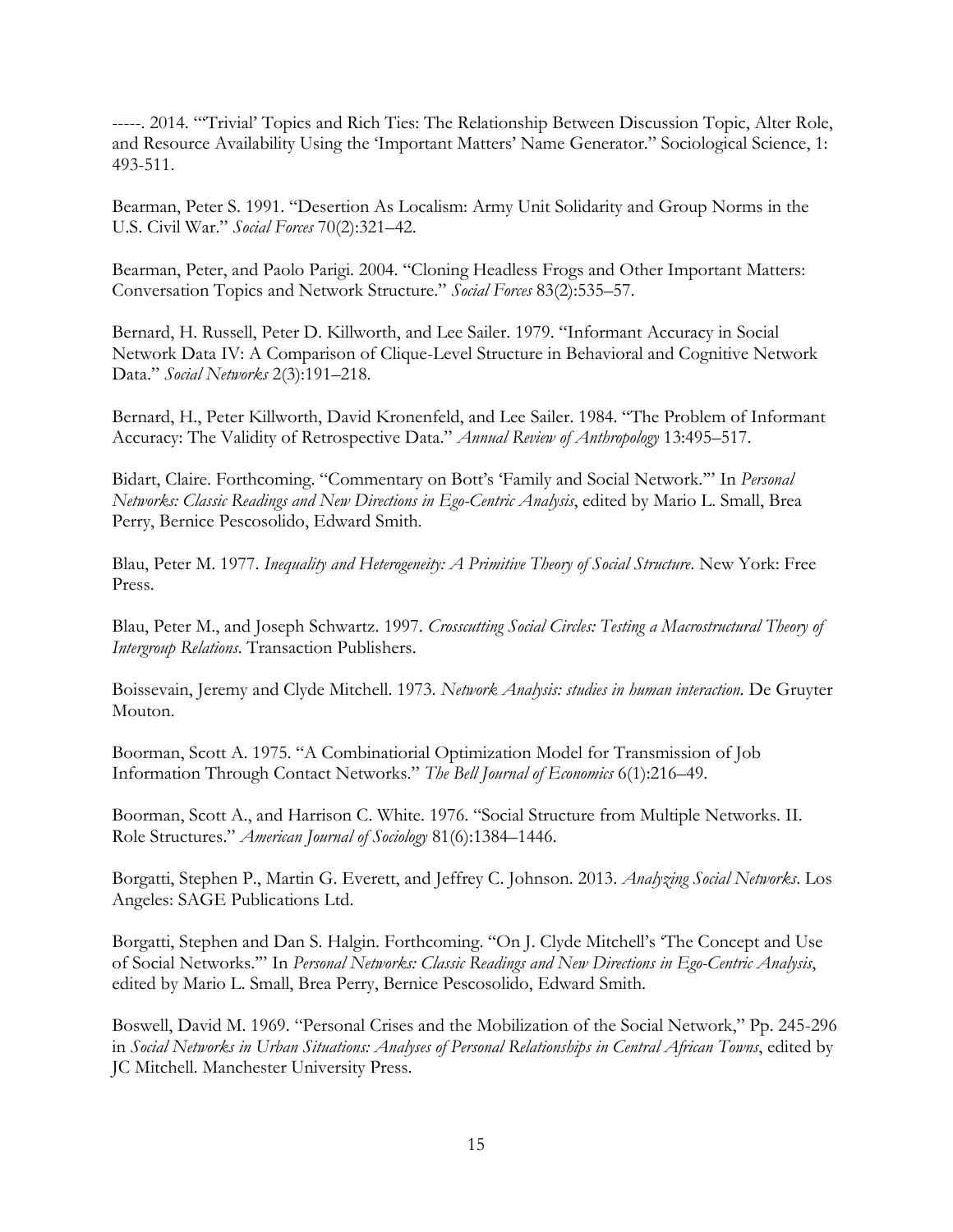Bott, Elizabeth. 1955. "Urban Families: Conjugal Roles and Social Networks." *Human Relations* 8(4):345–84.

-----. 1957. *Family and Social Network.* London: Tavistock Publications.

Brashears, Matthew E. 2013. "Humans Use Compression Heuristics to Improve the Recall of Social Networks." *Scientific Reports* 3(1):1513.

Breiger, Ronald L. 1974. "The Duality of Persons and Groups." *Social Forces* 53(2):181–90.

Bruch, Elizabeth, and Fred Feinberg. 2017. "Decision-Making Processes in Social Contexts." *Annual Review of Sociology* 43:207–227.

Burawoy, Michael. 1998. "The Extended Case Method." *Sociological Theory* 16(1):4–33.

-----. 2009. *The Extended Case Method: Four Countries, Four Decades, Four Great Transformations, and One Theoretical Tradition*. University of California Press.

Burt, Ronald. 1984. "Network Items and the General Social Survey." *Social Networks* 6(4): 293-339.

-----. 1995. *Structural Holes: The Social Structure of Competition*. Cambridge: Harvard University Press.

-----. Forthcoming. "Structural Holes, Capstone, Cautions, and Enthusiasms." In *Personal Networks: Classic Readings and New Directions in Ego-Centric Analysis*, edited by Mario L. Small, Brea Perry, Bernice Pescosolido, Edward Smith*.*

Carley, Kathleen. 1991. "A Theory of Group Stability." *American Sociological Review* 56(3):331–54.

Cartwright, Dorwin, and Frank Harary. 1956. "Structural Balance: A Generalization of Heider's Theory." *Psychological Review* 63(5):277–93.

Chami, Goylette F., Andreas A. Kontoleon, Erwin Bulte, Alan Fenwick, Narcis B. Kabatereine, Edridah M. Tukahebwa, and David W. Dunne. 2017. "Diffusion of Treatment in Social Networks and Mass Drug Administration." *Nature Communications* 8(1):1929.

Chua, Vincent. 2012. "Contacts and Context." *Social Networks* 34(4): 534-538.

Centola, Damon. Forthcoming. "Influences, Backfire Effects and the Power of the Periphery." In *Personal Networks: Classic Readings and New Directions in Ego-Centric Analysis*, edited by Mario L. Small, Brea Perry, Bernice Pescosolido, Edward Smith*.*

Christakis, Nicholas A., and James H. Fowler. 2009. *Connected: The Surprising Power of Our Social Networks and How They Shape Our Lives*. Little, Brown.

Coleman, James S. 1958. "Relational Analysis: The Study of Social Organizations with Survey Methods." *Human organization* 17(4): 28-36.

-----. 1964. *Introduction to Mathematical Sociology*. New York: Free Press of Glencoe.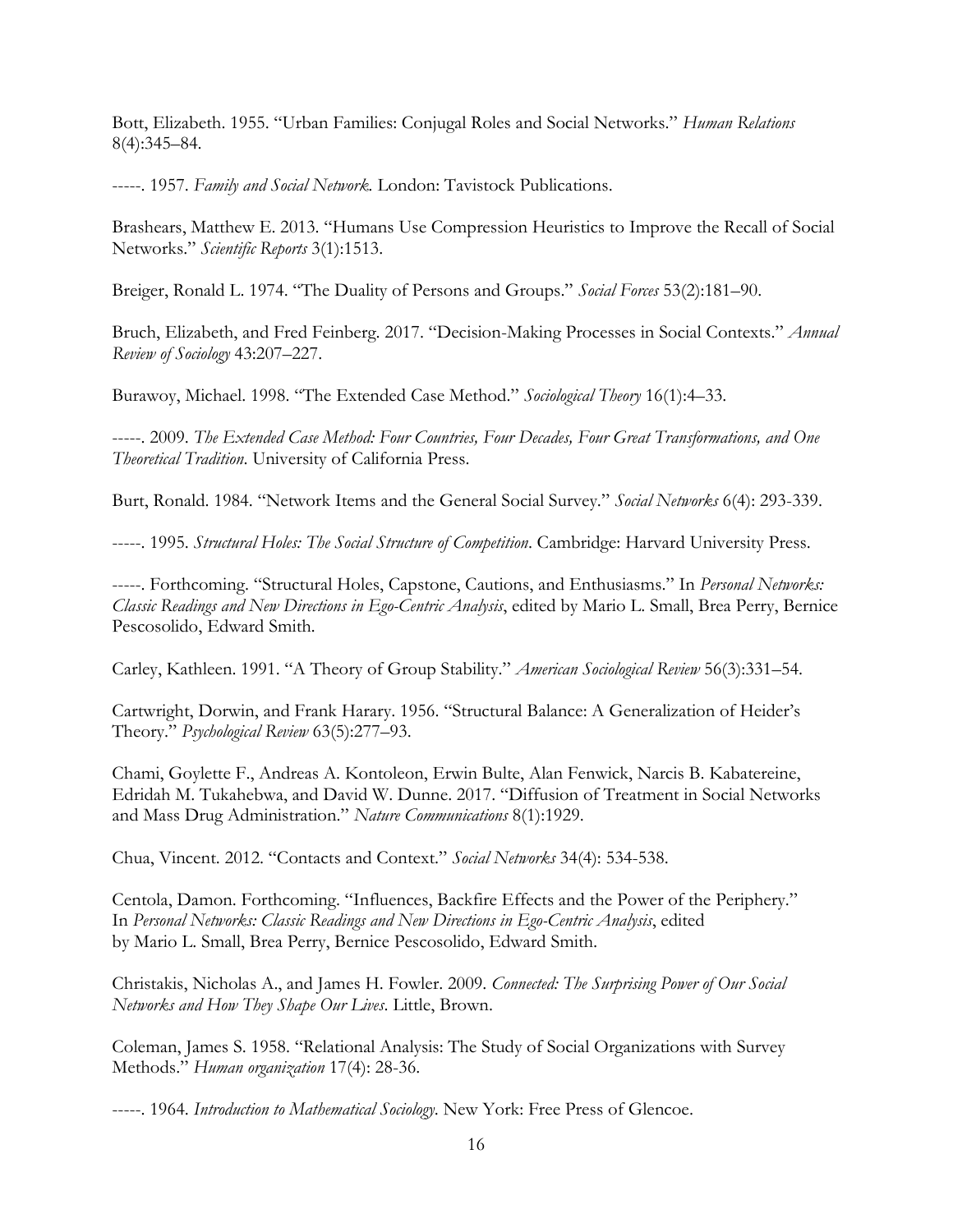-----. 1966. *Equality of Educational Opportunity*. Washington, DC: National Center for Educational Statistics.

-----. 1988. "Social Capital in the Creation of Human Capital." *American Journal of Sociology* 94:S95– 120.

-----. 1994. *Foundations of Social Theory*. Harvard University Press.

Coleman, James, Elihu Katz, and Herbert Menzel. 1957. "The Diffusion of an Innovation Among Physicians." *Sociometry* 20(4):253–70.

Cornwell, Benjamin, L. Philip Schumm, Edward O. Laumann, and Jessica Graber. 2009. "Social Networks in the NSHAP Study: Rationale, Measurement, and Preliminary Findings." *The Journals of Gerontology: Series* 64B(1):i47–55.

Crossley, Nick, Elisa Bellotti, Gemma Edwards, Martin G. Everett, Johan Koskinen, and Mark Tranmer. 2015. *Social Network Analysis for Ego-Nets: Social Network Analysis for Actor-Centred Networks*. SAGE.

Doreian, Patrick. 1980. "Linear Models with Spatially Distributed Data: Spatial Disturbances or Spatial Effects?" *Sociological Methods & Research* 9(1):29–60.

Doreian, Patrick, and Norman Conti. 2012. "Social Context, Spatial Structure and Social Network Structure." *Social Networks* 34(1):32–46.

Durkheim, Emile. 1933 [1893]. *Division of Labor in Society.* New York: Free Press.

Emirbayer, Mustafa and Jeff Goodwin. 1994. "Network Analysis, Culture, and the Problem of Agency." *American Journal of Sociology* 99(6): 1411-54.

Epstein, A. L. 1967. *The Craft of Social Anthropology*. London, New York: Tavistock.

Erickson, Bonnie. Forthcoming. "The Problem of Culture Flows in Weak Ties." In *Personal Networks: Classic Readings and New Directions in Ego-Centric Analysis*, edited by Mario L. Small, Brea Perry, Bernice Pescosolido, Edward Smith*.*

Evens, T. M. S. (Terry), and Don Handelman. 2006. *The Manchester School: Practice and Ethnographic Praxis in Anthropology*. New York: Berghahn Books.

Feld, Scott L. 1981. "The Focused Organization of Social Ties." *American Journal of Sociology* 86(5):1015–35.

-----. 1982. "Social Structural Determinants of Similarity among Associates." *American Sociological Review* 47(6):797–801.

Feld, Scott L., Devin T. Knighton, and Alec McGail. Forthcoming. "Reflections On 'The Focuses Organization of Social Ties' And Its Implications For Bonding and Bridging." In *Personal Networks:*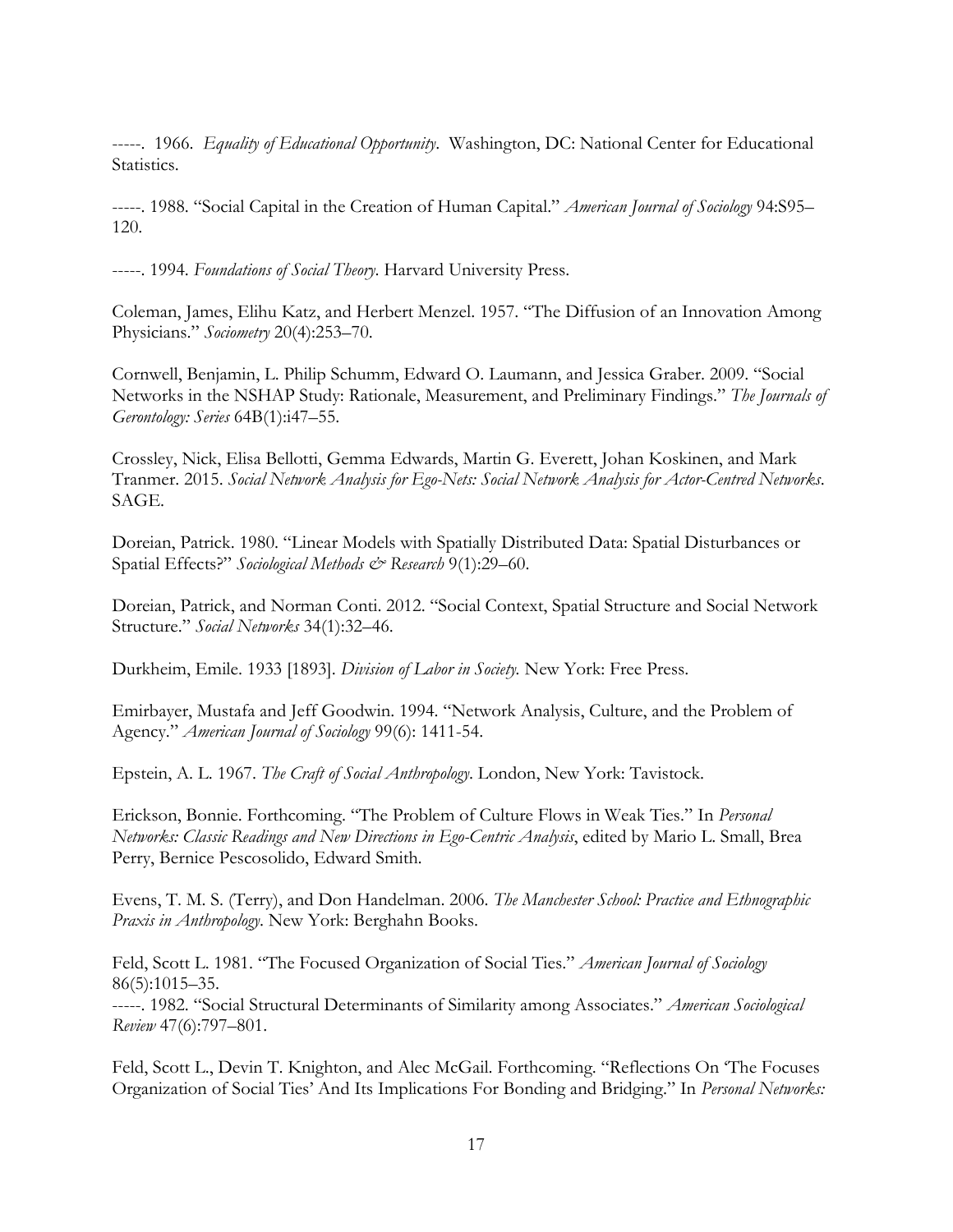*Classic Readings and New Directions in Ego-Centric Analysis*, edited by Mario L. Small, Brea Perry, Bernice Pescosolido, Edward Smith*.*

Fernandez, Roberto M., and Isabel Fernandez-Mateo. 2006. "Networks, Race, and Hiring." *American Sociological Review* 71(1):42–71.

Fernandez, Roberto, and Nancy Weinberg. 1997. "Sifting and Sorting: Personal Contacts and Hiring in a Retail Bank." *American Sociological Review* 62(6):883–902.

Fernandez, Roberto. Forthcoming. "Strength in Weak Ties in the Labor Market: An Assessment of the State of Research." In *Personal Networks: Classic Readings and New Directions in Ego-Centric Analysis*, edited by Mario L. Small, Brea Perry, Bernice Pescosolido, Edward Smith*.*

Festinger, Leon, Stanley Schachter, and Kurt Back. 1950. *Social Pressures in Informal Groups;a Study of Human Factors in Housing,*. Stanford, California: Stanford University Press.

Fischer, Claude S. 1982. *To Dwell Among Friends: Personal Networks in Town and City*. Chicago: University of Chicago Press.

-----. 2009. "The 2004 GSS Finding of Shrunken Social Networks: An Artifact?" *American Sociological Review* 74(4):657–69.

-----. 2012. "The Loneliness Scare Is Back." Retrieved December 14, 2016 (https://madeinamericathebook.wordpress.com/2012/04/24/the-lonelinessscare-is-back/).

-----. Forthcoming. "From the Northern California Community Study, 1977-78, to UCNets, 2015- 20." In *Personal Networks: Classic Readings and New Directions in Ego-Centric Analysis*, edited by Mario L. Small, Brea Perry, Bernice Pescosolido, Edward Smith*.*

Freeman, Linton. 2004. *The Development of Social Network Analyis: A Study in the Sociology of Science.*  North Charleston, South Carolina: BookSurge, LLC.

Hampton, Keith N. and Wenhong Chen. Forthcoming. "Studying Social Media from an Ego-Centric Perspective." In *Personal Networks: Classic Readings and New Directions in Ego-Centric Analysis*, edited by Mario L. Small, Brea Perry, Bernice Pescosolido, Edward Smith*.*

Harris, K.M., C.T. Halpern, E. Whitsel, J. Hussey, J. Tabor, P. Entzel, and J.R. Udry. 2009. The National Longitudinal Study of Adolescent to Adult Health: Research Design [WWW document]. URL: https://addhealth.cpc.unc.edu//documentation/study-design.

Heider, Fritz. 1946. "Attitudes and Cognitive Organization." *The Journal of Psychology* 21(1):107–12.

Herbert, Gans. 1962. *The Urban Villagers.* New York: The Free Press.

Hollstein, Betina. Forthcoming. "Georg Simmel's Contribution to Social Network Research." In *Personal Networks: Classic Readings and New Directions in Ego-Centric Analysis*, edited by Mario L. Small, Brea Perry, Bernice Pescosolido, Edward Smith*.*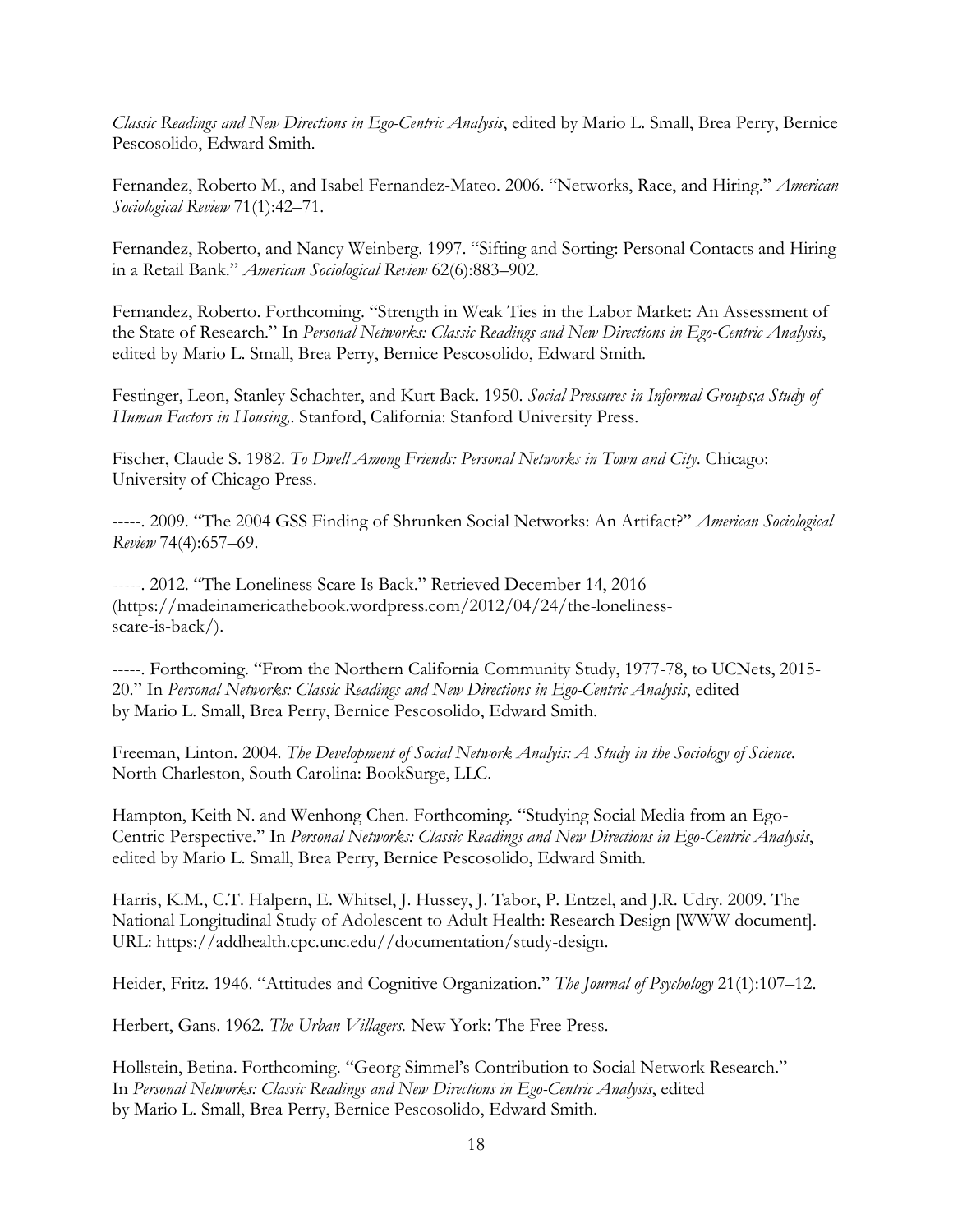Huckfeldt, Robert. Forthcoming. "Individuals, Groups, and Networks: Implications for the Study and Practice of Democratic Politics." In *Personal Networks: Classic Readings and New Directions in Ego-Centric Analysis*, edited by Mario L. Small, Brea Perry, Bernice Pescosolido, Edward Smith*.*

Gluckman, Max. 1955. *Custom and Conflict in Africa.* Oxford: Blackwell.

Gould, Roger V. 1989. "Power and Social Structure in Community Elites." *Social Forces* 68(2):531– 52.

Gould, Roger V., and Roberto M. Fernandez. 1989. "Structures of Mediation: A Formal Approach to Brokerage in Transaction Networks." *Sociological Methodology* 19:89–126.

Granovetter, Mark. 1973. "The Strength of Weak Ties." *American Journal of Sociology* 78(6): 1360-1380. -----. 1974. *Getting a Job: A Study of Contacts and Careers*. Boston: Harvard University Press.

Jennings, Helen Hall. 1943. *Leadership and Isolation; a Study of Personality in Interpersonal Relations*. New York: Longmans, Green.

Kadushin, Charles. 1969. *Why People Go to Psychiatrists*. Transaction Publishers.

-----. 2002. "The Motivational Foundation of Social Networks." *Social Networks* 24(1):77–91.

-----. 2012. *Understanding Social Networks: Theories, Concepts, and Findings*. Oxford University Press.

Kapferer, Bruce. 1969. "Norms and the Manipulation of Relationships in a Work Context." Pp. 181- 244 in *Social Networks in Urban Situations: Analyses of Personal Relationships in Central African Towns*, edited by JC Mitchell. Manchester University Press.

Katz, Elihu, and Paul Lazarsfeld. 1955. "Personal Influence, the Part Played by People in the Flow of Mass Communications." *Glencoe, Ill.: Free Press.* 

Krackhardt, David. 1990. "Assessing the Political Landscape: Structure, Cognition, and Power in Organizations." *Administrative Science Quarterly* 35(2):342–69.

Laumann, Edward O. 1973, *Bonds of pluralism: The form and substance of urban social networks*. New York: J. Wiley.

Laumann, Edward O., Peter V. Marsden, and David Prensky. 1989. "The Boundary Specification Problem in Network Analysis." Pp. 18-34 in *Research Methods in Social Network Analysis,* edited by Linton C. Freeman, Douglas R. White, and Antone Kimball Romney. New Brunswick: Transaction Publishers.

Laumann, Edward O., Stephen Ellingson, Jenna Mahay, Anthony Paik, and Yoosik Youm, eds. 2004. *The Sexual Organization of the City*. Chicago, IL, US: University of Chicago Press.

Lawrence, Peter A. *Georg Simmel: Sociologist and European*. Sunbury-on-Thames: Nelson, 1976.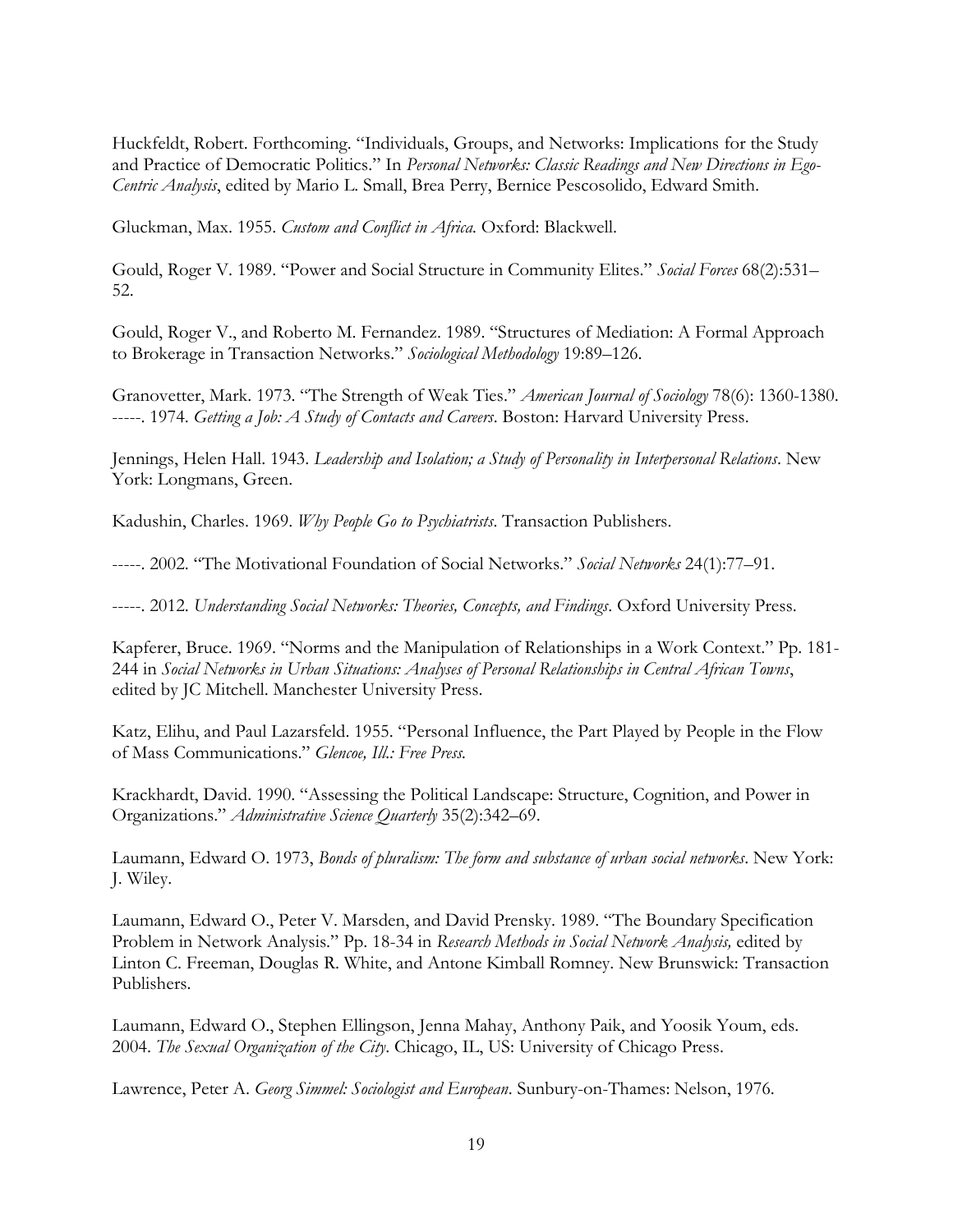Lazarsfeld, Paul, Bernard Berelson, and Hazel Gaudet. 1944[1968]. *The People's Choice: How the Voter Makes Up His Mind in a Presidential Campaign*. Oxford, England: Duell, Sloan & Pearce.

Lazarsfeld, Paul F., and Robert K. Merton. 1954. "Friendship as a social process: A substantive and methodological analysis." *Freedom and control in modern society* 18(1): 18-66.

Lee, Nancy Howell. 1969. *The Search for an Abortionist.* Chicago: University of Chicago Press.

Levi-Strauss, Claude. 1969[1949]. *The Elementary Structures of Kinship.* London: Eyre and Spottiswoode.

Levine, Donald N., Ellwood B. Carter, and Eleanor Miller Gorman. 1976. "Simmel's Influence on American Sociology." *American Journal of Sociology* 81(4):813–45.

Lin, Nan. 2001. *Social Capital: A theory of social structure and action.* New York: Cambridge University Press.

Lin, Nan and Yanjie Bian. Forthcoming. "Social Capital: An Update." In *Personal Networks: Classic Readings and New Directions in Ego-Centric Analysis*, edited by Mario L. Small, Brea Perry, Bernice Pescosolido, Edward Smith*.*

Lizardo, Omar. 2017. "Improving Cultural Analysis: Considering Personal Culture in Its Declarative and Nondeclarative Modes." *American Sociological Review* 82(1):88–115.

Loury, Glen. 1977. "A Dynamic Theory of Racial Income Differences." Pp. 153-188 in *Women, Minorities, and Employment Discrimination,* edited by Phillis Wallace and Annette LaMond. Lexington, MA: Heath.

Lubbers, Miranda J. and José Luis Molina. Forthcoming. "On Migration." In *Personal Networks: Classic Readings and New Directions in Ego-Centric Analysis*, edited by Mario L. Small, Brea Perry, Bernice Pescosolido, Edward Smith*.*

Luke, Douglas A., and Katherine A. Stamatakis. 2012. "Systems Science Methods in Public Health: Dynamics, Networks, and Agents." *Annual Review of Public Health* 33(1):357–76.

Marin, Alexandra. 2012. "Don't Mention It: Why People Don't Share Job Information, When They Do, and Why It Matters." *Social Networks* 34(2):181-92.

Marsden, Peter. 1983. "Restricted Access in Networks and Models of Power."" *American Journal of Sociology.* 88(4):686-717.

Marsden, Peter, Maleah Fakete, and Derrick Baum. Forthcoming. "Egocentric Network Studies within the General Social Survey: Measurement Methods, Substantive Findings, and Methodological Research." In *Personal Networks: Classic Readings and New Directions in Ego-Centric Analysis*, edited by Mario L. Small, Brea Perry, Bernice Pescosolido, Edward Smith*.*

Martin, John Levi and Hyunku Kwon. Forthcoming. "Festinger, Schachter, and Back's *Social Pressures in Informal Groups*." In *Personal Networks: Classic Readings and New Directions in Ego-Centric Analysis*, edited by Mario L. Small, Brea Perry, Bernice Pescosolido, Edward Smith*.*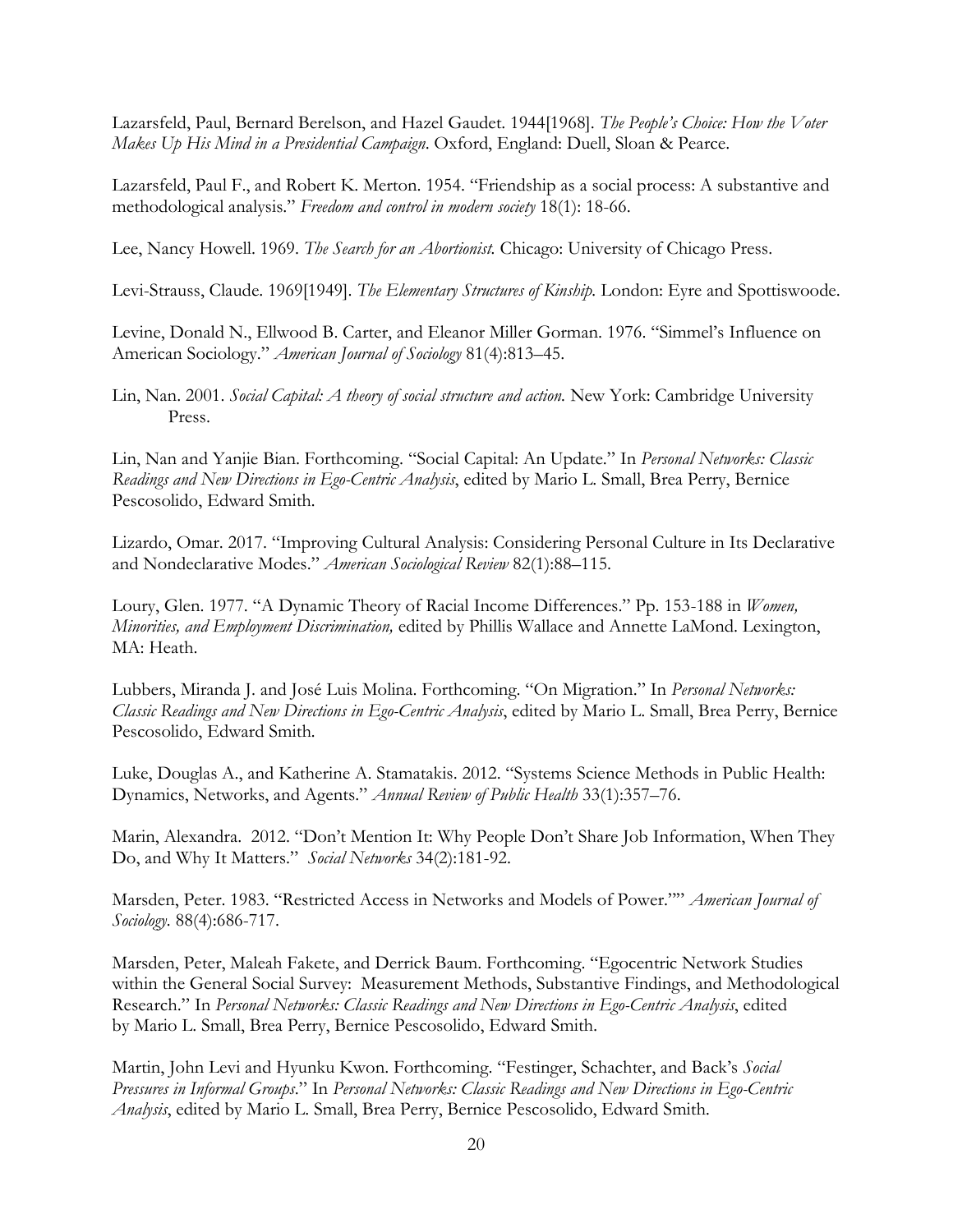Mayer, Adrian. 1966. "The Significance of Quasi-Group in the Study of Complex Societies," Pg. 94- 122 in *the Social Anthropology of Complex Societies,* edited by Michael Baton. London: Routledge.

Mazelis, Joan Maya. 2017. *Surviving Poverty: Creating Sustainable Ties among the Poor*. New York: New York University Press.

McCarty, Christopher, Miranda J. Lubbers, Raffaele Vacca, and José Luis Molina. 2019. *Conducting Personal Network Research: A Practical Guide*. New York: Guilford Publications.

McCarty, Christopher. Forthcoming. "Implications of Informant Accuracy Research for Ego Networks." In *Personal Networks: Classic Readings and New Directions in Ego-Centric Analysis*, edited by Mario L. Small, Brea Perry, Bernice Pescosolido, Edward Smith*.*

McPherson, Miller, Lynn Smith-Lovin, and James M. Cook. 2001. "Birds of a Feather: Homophily in Social Networks." *Annual Review of Sociology* 27:415-44.

McPherson, Miller., Craig Rawlings, Lynn Smith-Lovin. Forthcoming. "From 'Birds of a Feather…." In *Personal Networks: Classic Readings and New Directions in Ego-Centric Analysis*, edited by Mario L. Small, Brea Perry, Bernice Pescosolido, Edward Smith*.* **THIS IS INCORRECT LISA WILL FIX.**

Mische, Ann. Forthcoming. "On Parachutes and Lion-Taming." In *Personal Networks: Classic Readings and New Directions in Ego-Centric Analysis*, edited by Mario L. Small, Brea Perry, Bernice Pescosolido, Edward Smith*.*

Mitchell, James Clyde. 1969. *Social Networks in Urban Situations: Analyses of Personal Relationships in Central African Towns*. Manchester University Press.

Moreno, Jacob L. 1934. *Who Shall Survive? A New Approach to the Problem of Human Interrelations*. Washington, DC: Nervous and Mental Disease PubCo.

National Research Council. 2006. *Network Science*. Washington, DC: National Academies Press.

Newcomb, Theodore M. 1956. "The Prediction of Interpersonal Attraction." *American Psychologist* 11(11):575–86.

Newman, Mark. 2010. *Networks*. New York: Oxford University Press.

Paik, Anthony, and Kenneth Sanchagrin. 2013. "Social Isolation in America: An Artifact." *American Sociological Review* 78(3):339–360.

Parkinson, Carolyn, Adam M. Kleinbaum, and Thalia Wheatley. 2018. "Similar Neural Responses Predict Friendship." *Nature Communications* 9(1):332.

Perry, Brea L. Forthcoming. "Personal Network Dynamics: Organizing Principles of Stability and Change from Complex Systems Theory." In *Personal Networks: Classic Readings and New Directions in Ego-Centric Analysis*, edited by Mario L. Small, Brea Perry, Bernice Pescosolido, Edward Smith*.*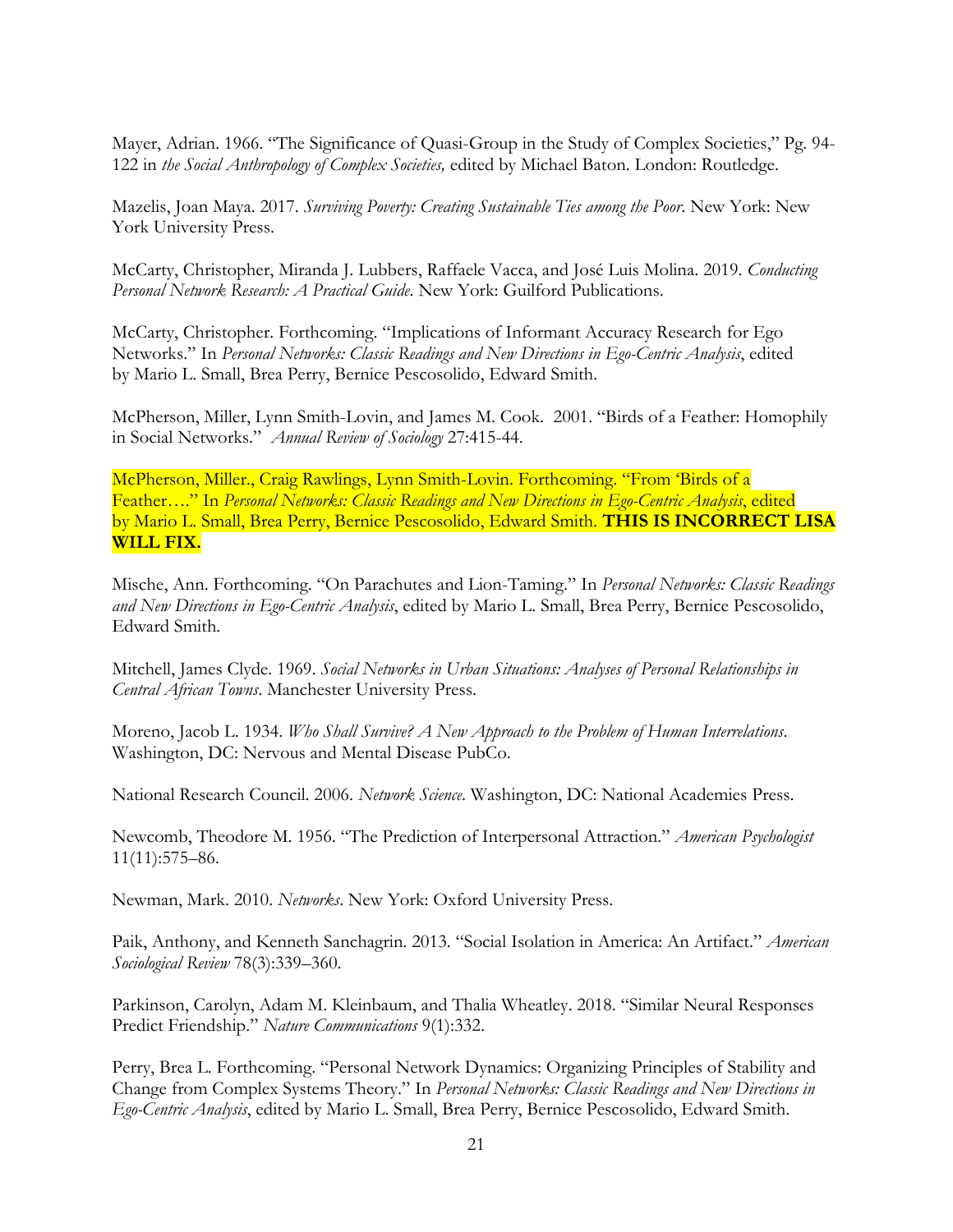Perry, Brea L., and Bernice A. Pescosolido. 2010. "Functional Specificity in Discussion Networks: The Influence of General and Problem-Specific Networks on Health Outcomes." *Social Networks* 32(4):345–57.

-----. 2015. "Social Network Activation: The Role of Health Discussion Partners in Recovery from Mental Illness." *Social Science and Medicine* 125:116-28.

Perry, Brea L., Bernice A. Pescosolido, and Stephen P. Borgatti. 2018. *Egocentric Network Analysis: Foundations, Methods, and Models*. Cambridge University Press.

Perry, Brea L., Adam R. Roth. Forthcoming. "On the Boundary Specification Problem in Network Analysis: An Update and Extension to Personal Social Networks." In *Personal Networks: Classic Readings and New Directions in Ego-Centric Analysis*, edited by Mario L. Small, Brea Perry, Bernice Pescosolido, Edward Smith*.*

Pescosolido, Bernice. 1991. "Illness Careers and Network Ties: A Conceptual Model of Utilization and Compliance." *Advances in Medical Sociology* 2:161–84.

-----. 1992. "Beyond Rational Choice: The Social Dynamics of How People Seek Help." *American Journal of Sociology* 97(4): 1096-1138.

-----. Forthcoming. "From 'Beyond Rational Choice, Pescosolido." In *Personal Networks: Classic Readings and New Directions in Ego-Centric Analysis*, edited by Mario L. Small, Brea Perry, Bernice Pescosolido, Edward Smith*.* **THIS IS NOT CORRECT-LISA WILL FIX.**

Pescosolido, Bernice A., and Beth A. Rubin. 2000. "The Web of Group Affiliations Revisited: Social Life, Postmodernism, and Sociology." *American Sociological Review* 65(1):52–76.

Pescosolido, Bernice, Sigrun Olafsdottir, Olaf Sporns, Brea Perry, Eric Meslin, Tony Grubesic, Jack Martin, Laura Koehly, William Pridemore, Alessandro Vespignani, Tatiana Foroud, and Anantha Shekar. 2016. "The social symbiome framework: Linking genes-to-global cultures in public health using network science." Pp. 25-48 in *Handbook of Applied System Science,* edited by Zachary Neal. Taylor and Francis.

Portes, Alejandro. 1998. "Social Capital: Its Origins and Applications in Modern Sociology." *Annual Review of Sociology* 24(1):1–24.

Radcliffe-Brown, Alfred. 1952. *Structure and Function in Primitive Society.* London: Cohen and West.

Rainie, Harrison, and Barry Wellman. 2012. *Networked: The New Social Operating System*. Cambridge, MA: MIT Press.

Reagans, Ray. 2010. "Close Encounters: Analyzing How Social Similarity and Propinquity Contribute to Strong Network Connections." *Organization Science* 22(4):835–49.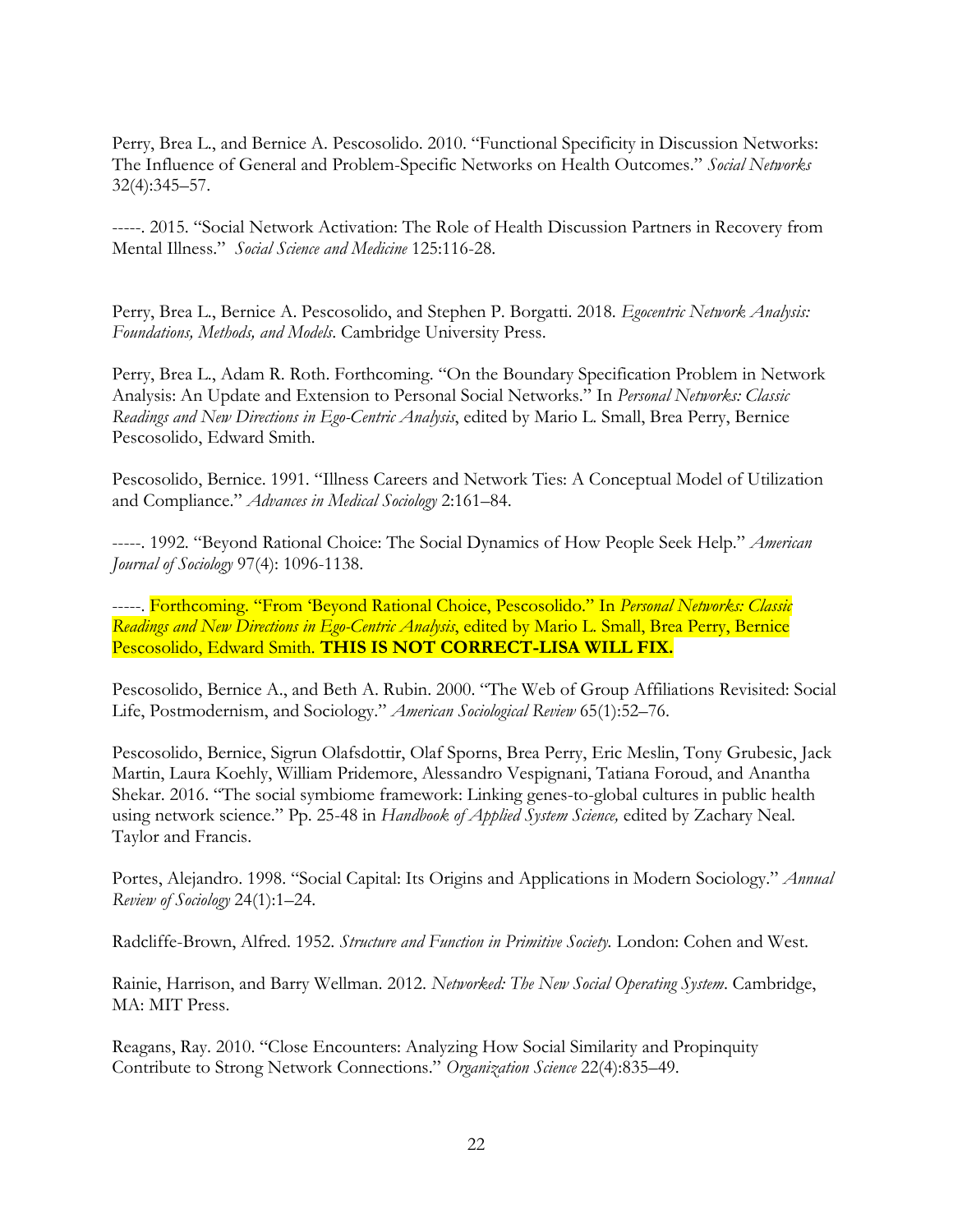Schwarz, Norbert. 1999. "Self-Reports: How the Questions Shape the Answers." *American Psychologist* 54(2):93–105.

Simmel, George. 1955[1964]. *Conflict and the Web of Group Affiliations*. New York: Free Press.

-----. 1971. *On Individuality and social forms: Selected writings*. University of Chicago Press.

-----. 1997. *Simmel on Culture: Selected Writings*. SAGE.

-----. 1976[1903]. *The Metropolis and Mental Life* The Sociology of Georg Simmel. New York: Free Press.

Shepherd, Hana and Filiz Garip. Forthcoming. "The Context of Network Inequality." In *Personal Networks: Classic Readings and New Directions in Ego-Centric Analysis*, edited by Mario L. Small, Brea Perry, Bernice Pescosolido, Edward Smith*.*

Small, Mario Luis. 2009a. "'How Many Cases Do I Need?': On Science and the Logic of Case Selection in Field-Based Research." *Ethnography* 10(1):5–38.

-----. 2009b. *Unanticipated Gains: Origins of Network Inequality in Everyday Life*. New York: Oxford University Press.

-----. 2013. "Weak Ties and the Core Discussion Network: Why People Regularly Discuss Important Matters with Unimportant Alters." *Social Networks* 35(3):470–83.

-----. 2017. *Someone to Talk To*. New York, NY: Oxford University Press.

-----. Forthcoming. "How Actors Mobilize Their Networks in Practice." In *Personal Networks: Classic Readings and New Directions in Ego-Centric Analysis*, edited by Mario L. Small, Brea Perry, Bernice Pescosolido, Edward Smith*.*

Small, Mario L., and Laura Adler. 2019. "The Role of Space in the Formation of Social Ties." *Annual Review of Sociology* 45(1):111–32.

Smith, Edward Bishop, Tanya Menon, and Leigh Thompson. 2011. "Status Differences in the Cognitive Activation of Social Networks." *Organization Science* 23(1):67–82.

Smith, Edward Bishop, Raina A. Brands, Matthew E. Brashears, and Adam M. Kleinbaum. 2020. "Social Networks and Cognition." *Annual Review of Sociology* 46(1).

Smith, Sandra S. 2007. *Lone Pursuit: Distrust and Defensive Individualism Among the Black Poor*. Russell Sage Foundation.

Smith, Sandra S. and Jasmine M. Sanders. Forthcoming. "Self-Verification, Trust, and Social Capital Mobilization." In *Personal Networks: Classic Readings and New Directions in Ego-Centric Analysis*, edited by Mario L. Small, Brea Perry, Bernice Pescosolido, Edward Smith*.*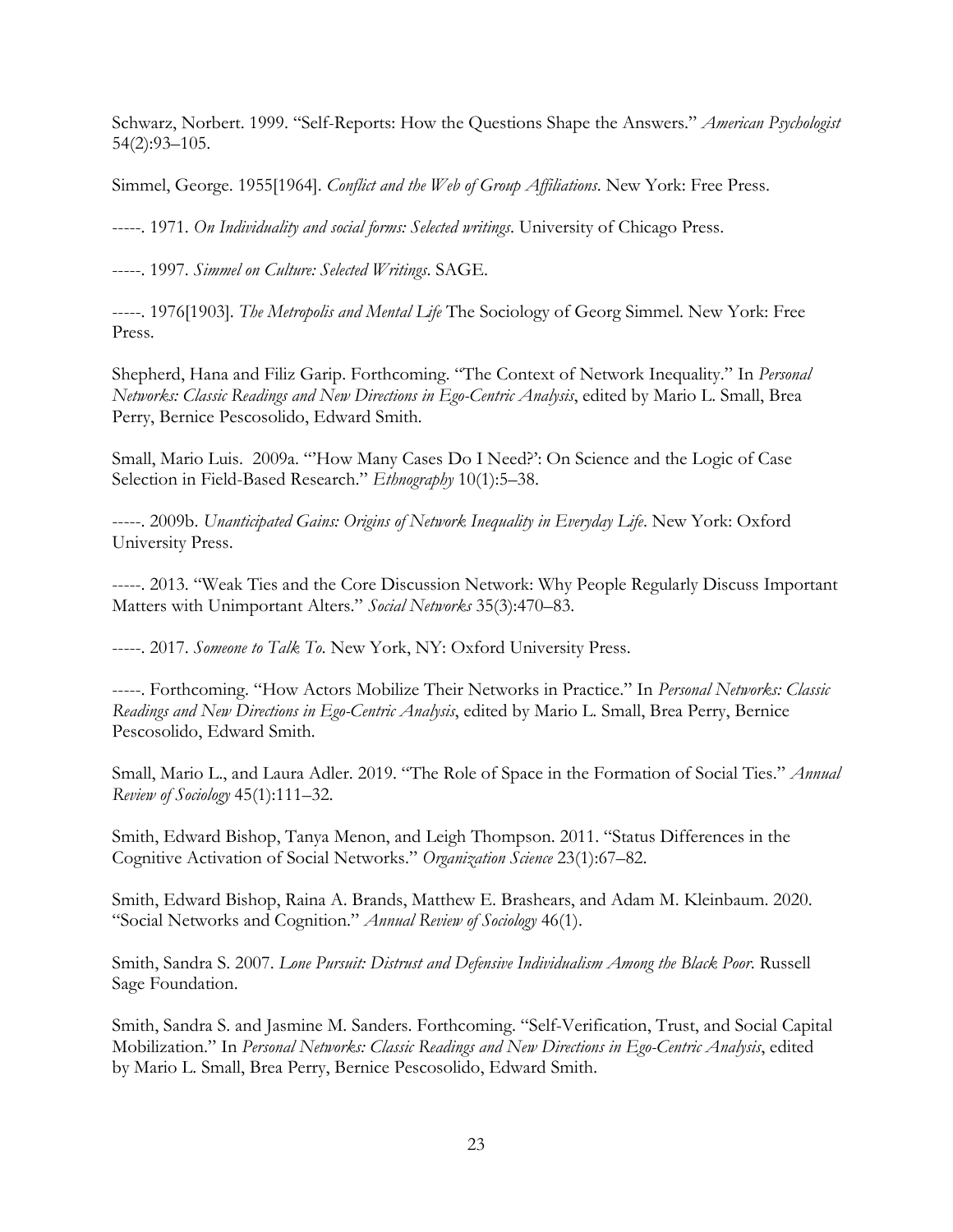Spillane, James P., Matthew Shirrell, and Tracy M. Sweet. 2017. "The Elephant in the Schoolhouse: The Role of Propinquity in School Staff Interactions about Teaching." *Sociology of Education* 90(2):149–71.

Snijders, Tom A. B. 1996. "Stochastic Actor‐oriented Models for Network Change." *The Journal of Mathematical Sociology* 21(1–2):149–72.

Stack, Carol B. 1974. *All Our Kin: Strategies for Survival in a Black Community*. Harper & Row.

Stretesky, Paul B., Margaret Anne Defeyter, Michael A. Long, Zeibeda Sattar, and Eilish Crilley. 2020. "Holiday Clubs as Community Organizations." *The ANNALS of the American Academy of Political and Social Science* 689(1):129–48.

Sun, Hui, Matthew E. Brashears, and Edward Bishop Smith. Forthcoming. "Network Representation Capacity: How Social Relationships are Represented in the Human Mind." In *Personal Networks: Classic Readings and New Directions in Ego-Centric Analysis*, edited by Mario L. Small, Brea Perry, Bernice Pescosolido, Edward Smith*.*

Tindall, David, Mark Stoddart, John McLevey, Lorien Jasny, Dana Fisher, Jennifer Earl, and Mario Diani. Forthcoming. "The Opportunities and Challenges of Studying Social Movement Ego-Networks: Online and Offline." In *Personal Networks: Classic Readings and New Directions in Ego-Centric Analysis*, edited by Mario L. Small, Brea Perry, Bernice Pescosolido, Edward Smith*.*

Toennies, Ferdinand. 1957[1887]. "Community and society (CP Loomis, Trans.)." *East Lansing: Michigan State University Press.*

Vaisey, Stephen. 2009. "Motivation and Justification: A Dual‐Process Model of Culture in Action." *American Journal of Sociology* 114(6):1675–1715.

Van den Bulte, Christophe, and Gary L. Lilien. 2001. "Medical Innovation Revisited: Social Contagion versus Marketing Effort." *American Journal of Sociology* 106(5):1409–35.

Verbrugge, Lois M. 1979. "Multiplexity in Adult Friendships." *Social Forces* 57(4):1286–1309.

Volker, Beate. Forthcoming. "Three Decades of Research into Social Capital: Achievements, Blind Spots, and Future Directions." In *Personal Networks: Classic Readings and New Directions in Ego-Centric Analysis*, edited by Mario L. Small, Brea Perry, Bernice Pescosolido, Edward Smith*.*

Wasserman, Stanley, and Katherine Faust. 1994. *Social Network Analysis: Methods and Applications*. Cambridge University Press.

Watts, Duncan J., and Steven H. Strogatz. 1998. "Collective Dynamics of 'Small-World' Networks." *Nature* 393(6684):440–42.

Watts, Duncan J. 1999. *Small Worlds: The Dynamics of Networks between Order and Randomness*. Princeton, N.J.: Princeton University Press.